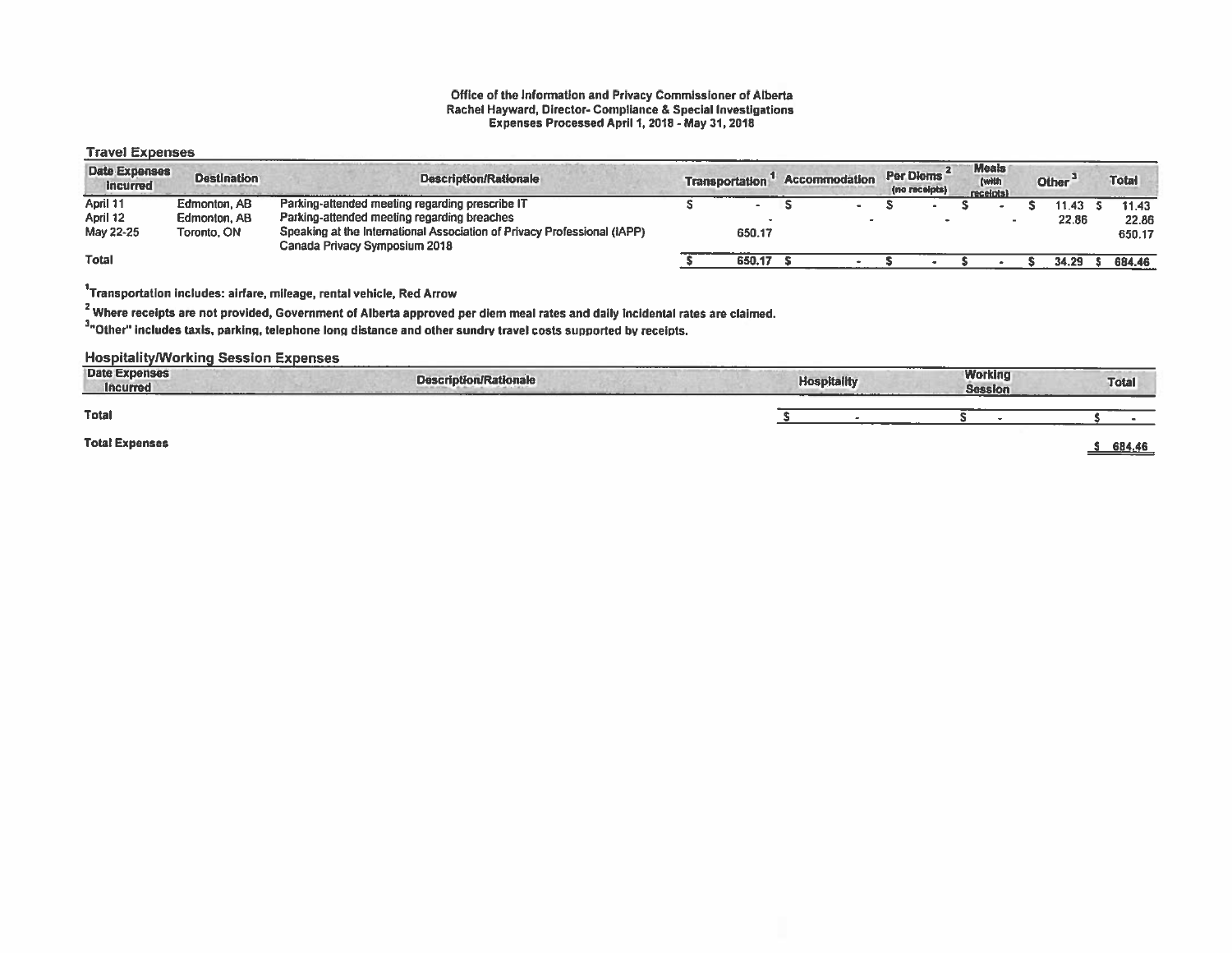## Rachel Hayward

| From:    | <b>Audrey Palmer</b>   |
|----------|------------------------|
| Sent:    | April 12, 2018 6:59 AM |
| To:      | Rachel Hayward         |
| Subject: | Re: Receipt            |

Good morning Rachel,

Just print this email and write on it what was the purpose of your trip and put it in my in basket.

When I get in, I will reimburse you from petty cash.

Thanks

Sent from my iPhone

On Apr 12, 2018, at 6:47 AM, Rachel Hayward <thayward@oipc.ab.ca> wrote:

Hi Audrey <sup>I</sup> didn't get <sup>a</sup> receipt for parking yesterday <sup>I</sup> think the machine was broken. It was 12.00. What can we do? Rachel

Sent from my iPhone

\n
$$
= \frac{3}{2}
$$
\nFor meeting with Telvs

\n
$$
= \frac{3}{2}
$$
\nFor Exercise 1.11

\n
$$
= 1
$$

$$
\frac{412.00}{411.43}
$$
 200  
417.00  
411.43  
211.43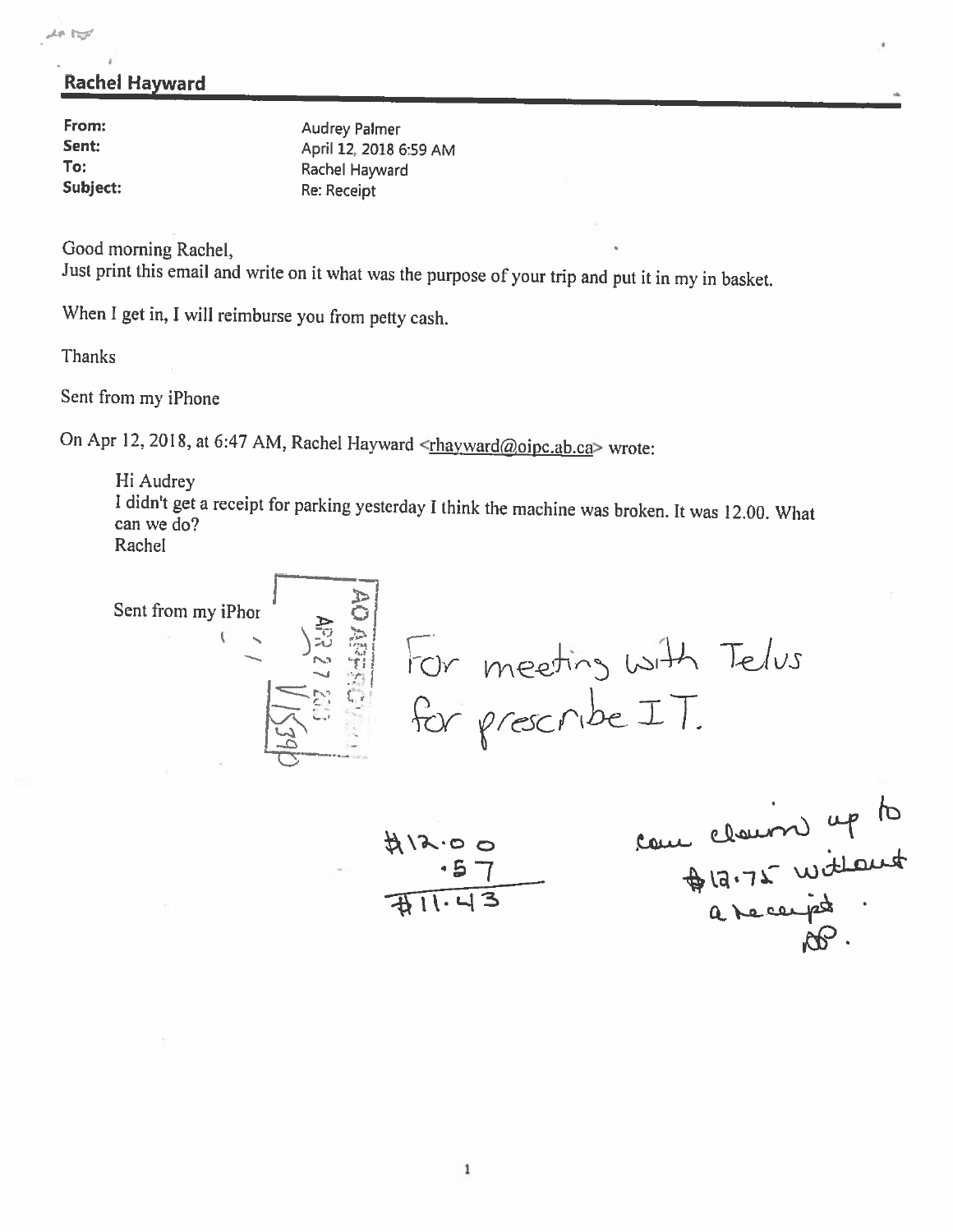ATB PLACE GST: 887315638RT001 **RECEIPT**  $C1$ IN: 12.04.18 D7:18 PAY: 12.04.18 10:58 AMOUNT: \$ 24.00  $-44 - 4$ Apr 12 2018 10:58 am TRANSACTION RECORD i, Card Number \*\*\*\*\*\*\*\*\*\*\*  $:$  CHIP Card Entry Trans Type : PURCHASE Amount  $: $24.00$  $: 02787S$ Auth #  $: 009269$ Sequence #  $\div$  002 Term ID  $: 18/04/12$ Date  $: 10.57.35$ Time  $\frac{1}{\sqrt{1+\frac{1}{2}}}\sum_{i=1}^{n}$ **APR 27 7863** APPROVED B BY ENTERING A VERIFIED PIN, CARDHOLDEN AGREES TO PAY ISSUER SUCH TOTAL IN ACCORDANCE WITH ISSUERS AGREEMENT WITH ᡮ .<br>С CARDHOLDER Application Label: MasterCard AID: A0000000041010 TVR: 8000008000 TC: FA80DDCD33F4EB80 TSI: E800

 $-1.162$  $\mathbb{E}[\mathbf{J}^{(1)}]^{(1)} \leq \mathbb{E}[\mathbf{J}^{(1)}]$ 

 $H24.00$  $\mathfrak{h}$  $65T$  $72.89$ 

 $\boldsymbol{\delta}$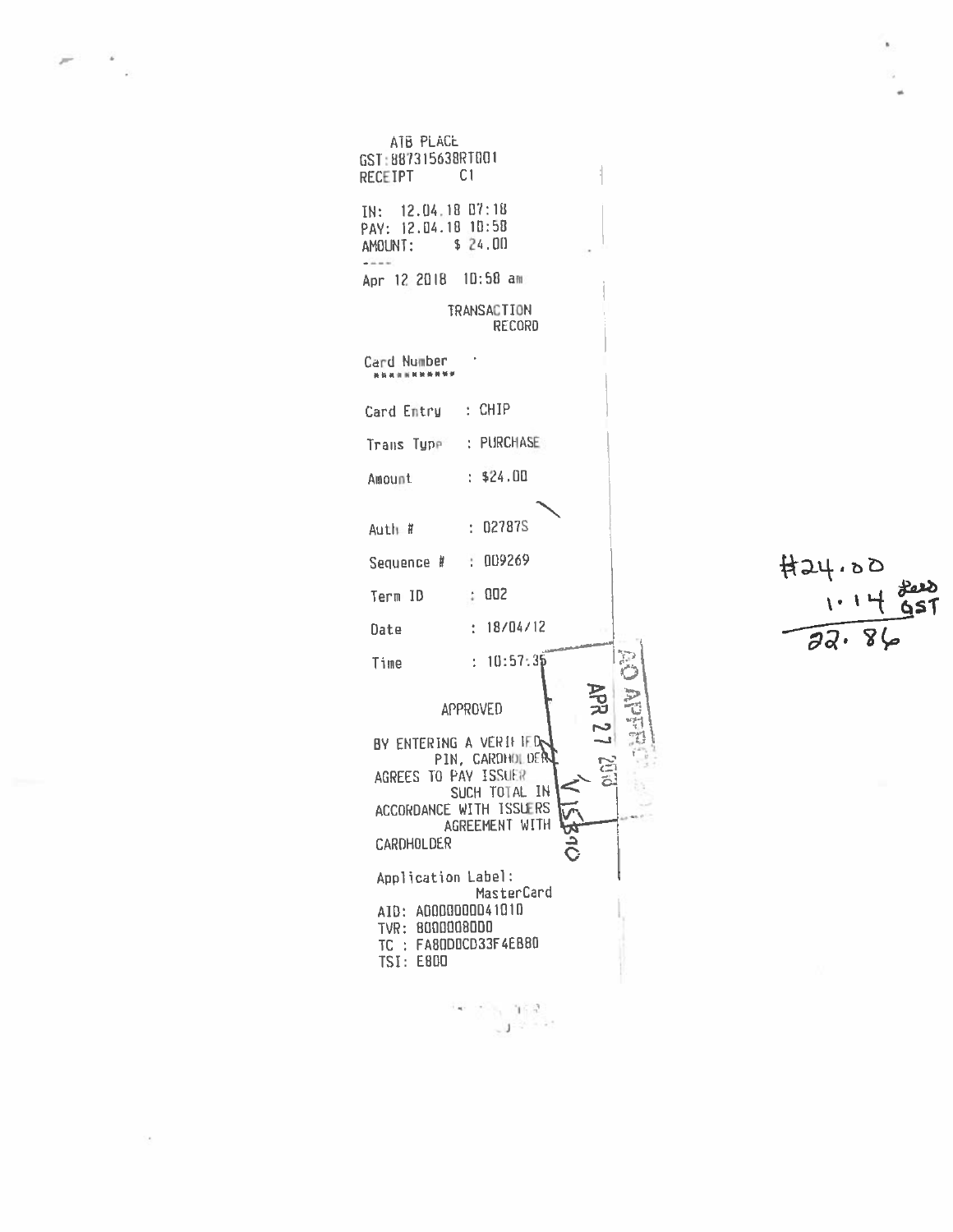< Confirmation  $\sim$  Step 7 of 7

Booking complete. We've sent a copy of your itinerary to: **rhayward@oipc.ab.ca** 

**Reservation code** 

## **Flights**

Edmonton, AB (YEG) to Toronto, ON (YYZ) Round trip 1 guest May 22, 2018 to May 25, 2018

## Payment

Payment card



ر<br>سر<br>سر

Earn extra Westdet dollars when you add your WestJet Rewards ID to your rental

Nissan Versa Kia Rio or similar or similar or similar



**Compact**  $4$  5 Guests 14th 3 Bag(s)



Economy  $\mathbf{\Omega}$  4 Guests that  $\mathbf{\Omega}$  1 Bag(s) Toyota Corolla



Intermediate  $4$  5 Guests  $1 \text{th } 4$  Bag(s)

OHLVUL

\$682.66 CAD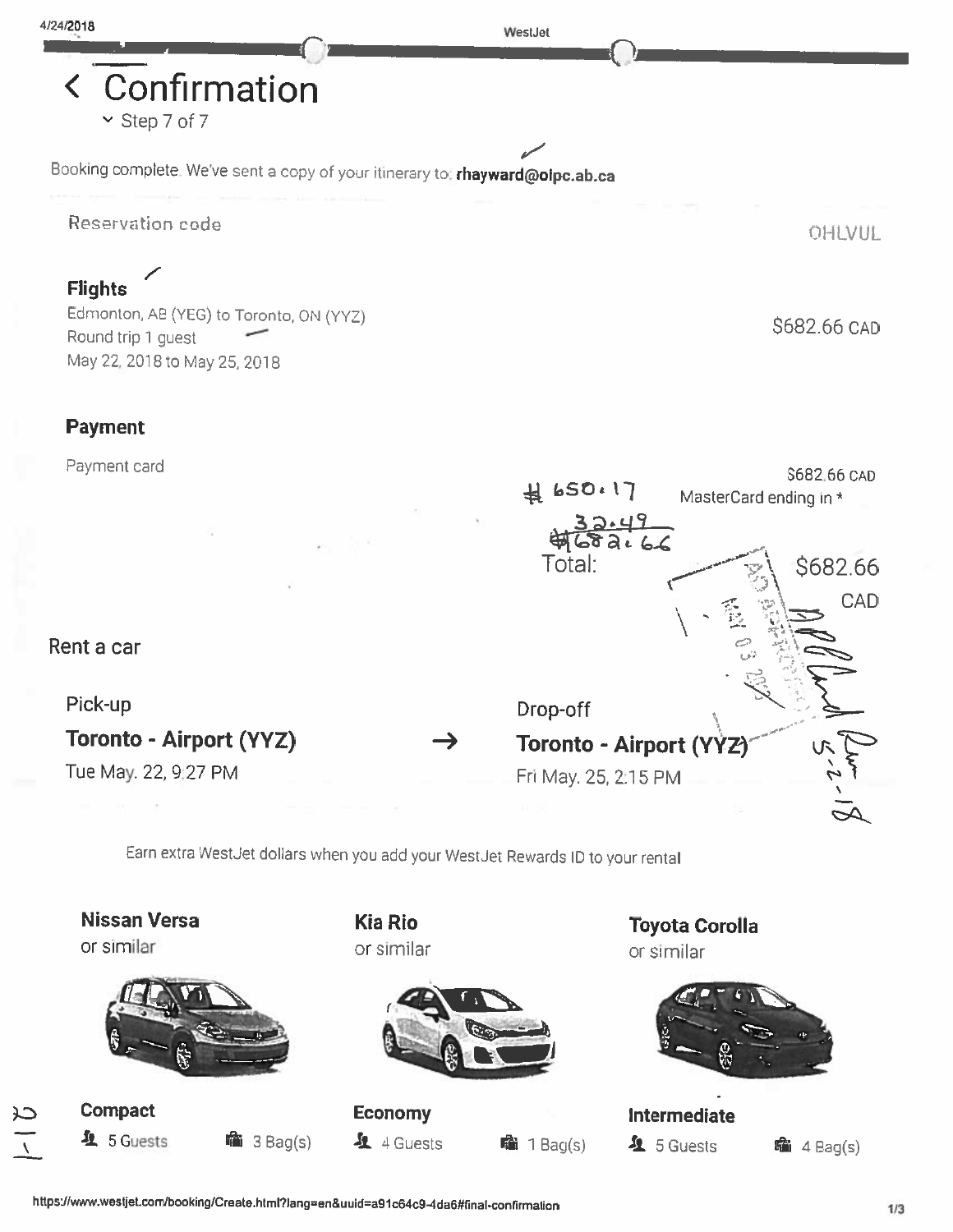#### Office of the Information and Privacy Commissioner of Alberta Rachel Hayward, Director- Compliance & Special Investigations Expenses Processed June 1,2018- July 31, 2018

#### Travel Expenses

| <b>Date Expenses</b><br><b>Incurred</b> | <b>Destination</b> | <b>Description/Rationale</b>                                                                              | <b>Transportation</b> | <b>Accommodation</b> | Per Diems<br>(no receipts) | <b>Meals</b><br>(with<br>receipts) | Other <sup>3</sup> | <b>Total</b> |
|-----------------------------------------|--------------------|-----------------------------------------------------------------------------------------------------------|-----------------------|----------------------|----------------------------|------------------------------------|--------------------|--------------|
| <b>May 15</b>                           | Edmonton, AB       | Parking-meeting with Community Mental Health Action Plan                                                  |                       |                      |                            |                                    | 20.00              | 20.00        |
| May 22-25                               | Toronto, ON        | Speaking at the International Association of Privacy Professional (IAPP)<br>Canada Privacy Symposium 2018 | 25.97                 | 1.427.58             | 128.67                     |                                    | 131.35             | 1713.57      |
| June 12                                 | Calgary, AB        | <b>Presented at Healthy Communities Summit</b>                                                            | 142.86                |                      | 39.57                      |                                    | 39.94              | 222.37       |
| Total                                   |                    |                                                                                                           | 168,83                | 1.427.58             | 168.24                     |                                    | 191.29             | \$ 1.955.94  |

 $1$ Transportation includes: airfare, mileage, rental vehicle, Red Arrow

 $^{\rm 2}$  Where receipts are not provided, Government of Alberta approved per diem meal rates and daily incidental rates are claimed.

3"Other' includes taxis, parkinq, telephone long distance and other sundry travel costs supported by receipts.

HospitalitylWorking Session Expenses

| <b>Date Expenses</b><br><b>Incurred</b> | <b>Description/Rationale</b> | <b>Hospitality</b> | <b>Working</b><br><b>Session</b> | <b>Total</b> |
|-----------------------------------------|------------------------------|--------------------|----------------------------------|--------------|
| <b>Total</b>                            |                              |                    |                                  |              |
| <b>Total Expenses</b>                   |                              |                    |                                  | 1,955.94     |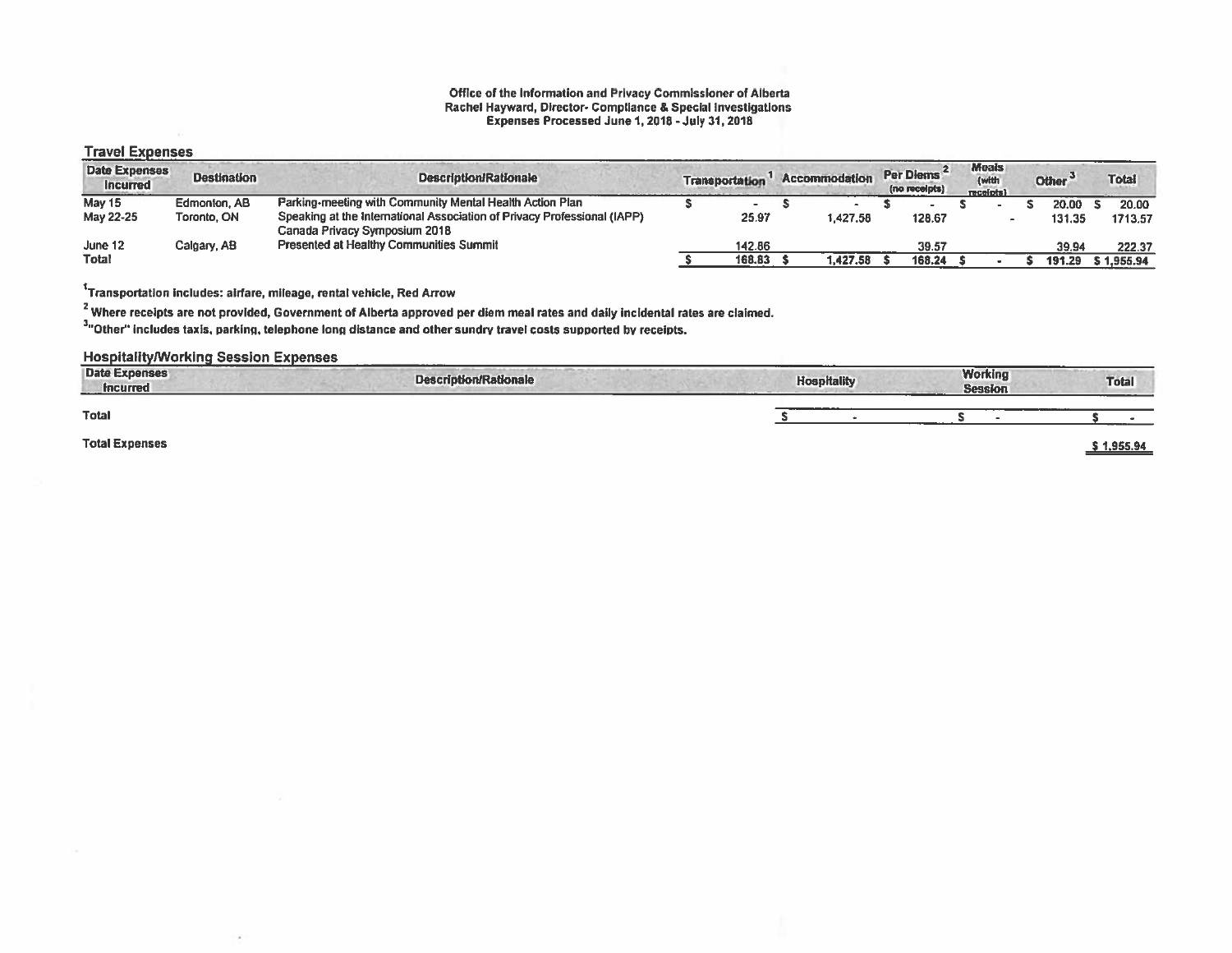htal # PARKING RECEIPT RECEIPT<br>Support Lot 02-287 Mceting, with License Plate Number iemento:<br>C **PARKING RECEIPT** expiration uate/line 06:00 PM MAY 15, 2018 **PARKING RECEIPT** Purchase Date/Time: 08:44am May 15, 2018 Total Parking: \$20.00<br>Total gst: \$1.00 Total Due: \$21.00<br>Total Paid: \$21.00<br>Ticket #: 88022000<br>S/N #: 520014080142 Rate: \$21 - Early Bird<br>Payment Type: Card Setting: Lot 287 **PARKING RECEIPT**  $\hat{\pi}^{***}$ **MasterCard** Auth #: 05287S

 $\begin{array}{c} \text{GST} \# \text{ 667315638R} \text{70006} \\ \text{NO IN AND OUT PRIVILEGES} \end{array}$ 

May 16 2018



 $\epsilon$  ,  $\epsilon$ 

 $\mathcal{E}$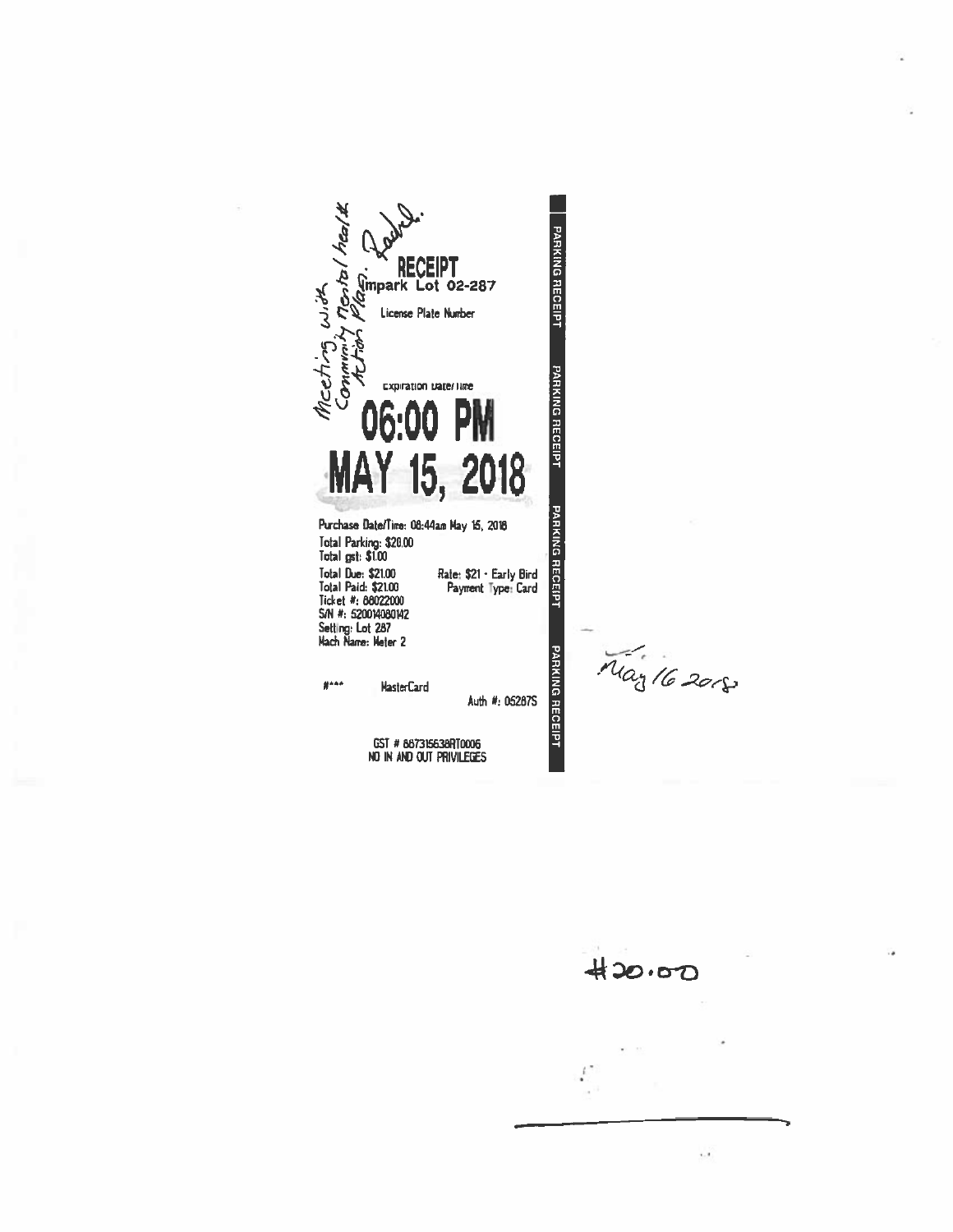



 $59.23$ 73. , 2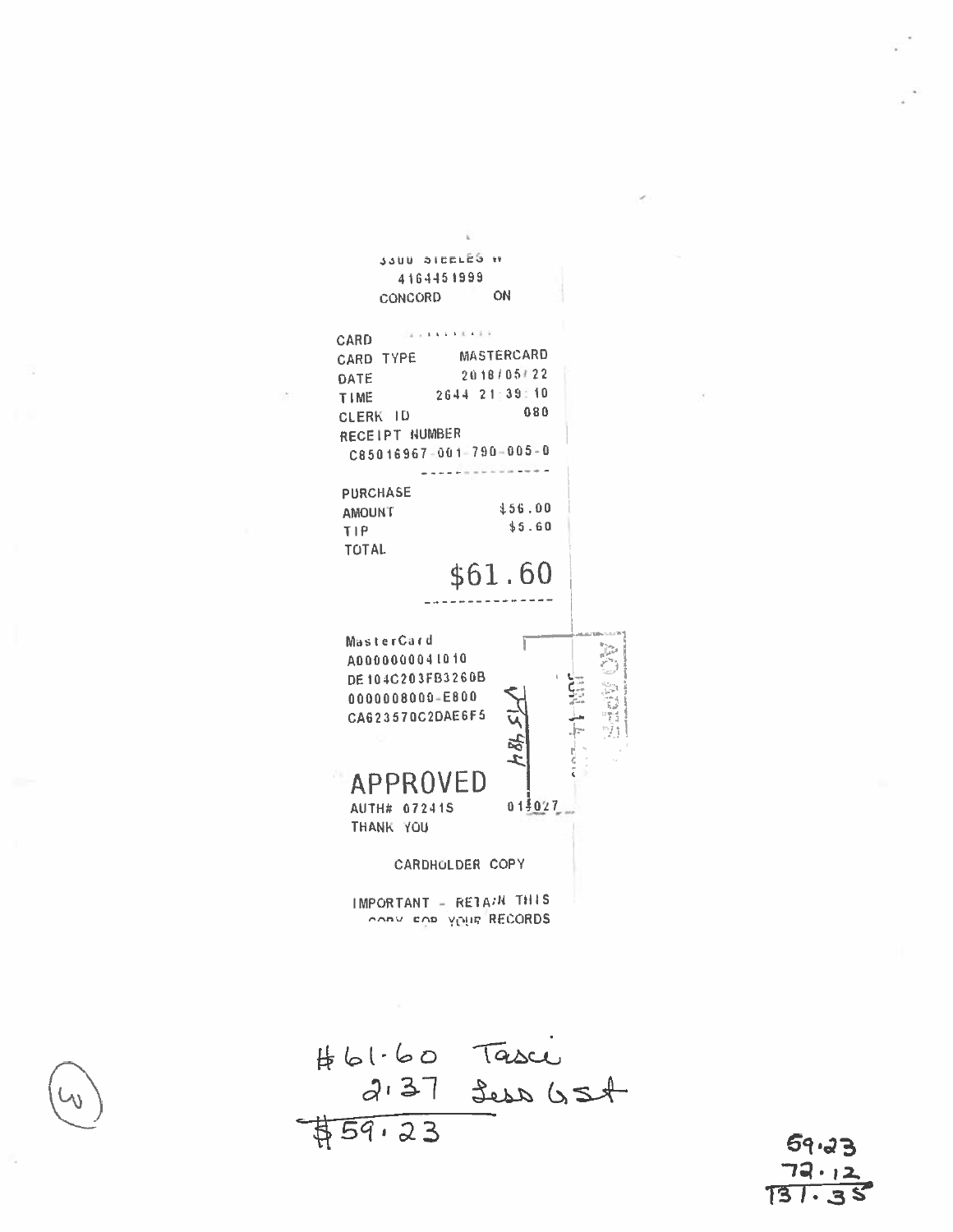DA/19<br>
REL. C HAYWARD PLEUSE RETUNITING COPY AR RECORD OF<br>YOUR ITENAISACTION<br>CONSERVEZ DETTE COPIE COMME PREVUE<br>DE VOTRE TRAVISACTION **AS LINE - NE HIEN EURALE AU-DESSUS DE CETTE LIGNE** ERPIRY<br>DATE<br>CHECKED 3518555 BILL NO. NO DE NOTE CUSTOMER COPY COPIE DU CLIENT CLERK-COMMIS  $65$ **AMOUNT**  $\overline{O}$ ÷h  $\overline{O}$  $\mathfrak I$ TIPS<br>POURBOIRE **X** MAMMINE – SIGNATURE DU TTEULAIRE<br>Total Amount Siown to Lard Issuer<br>Loer Agreement Vitin Card Issuer<br>All Simolinger Lémetteur de la Carte du<br>All Simolinger Lémetteur de la Carte du **VISA** TOTAL<br>S<br>CON  $0<sup>2</sup>$  $\overline{5}$ **ISATION DE LA CAP DISCIPYER** 

 $475.00$  Taxis<br> $773.8$  febra 45+

 $72.12$ <br> $73.23$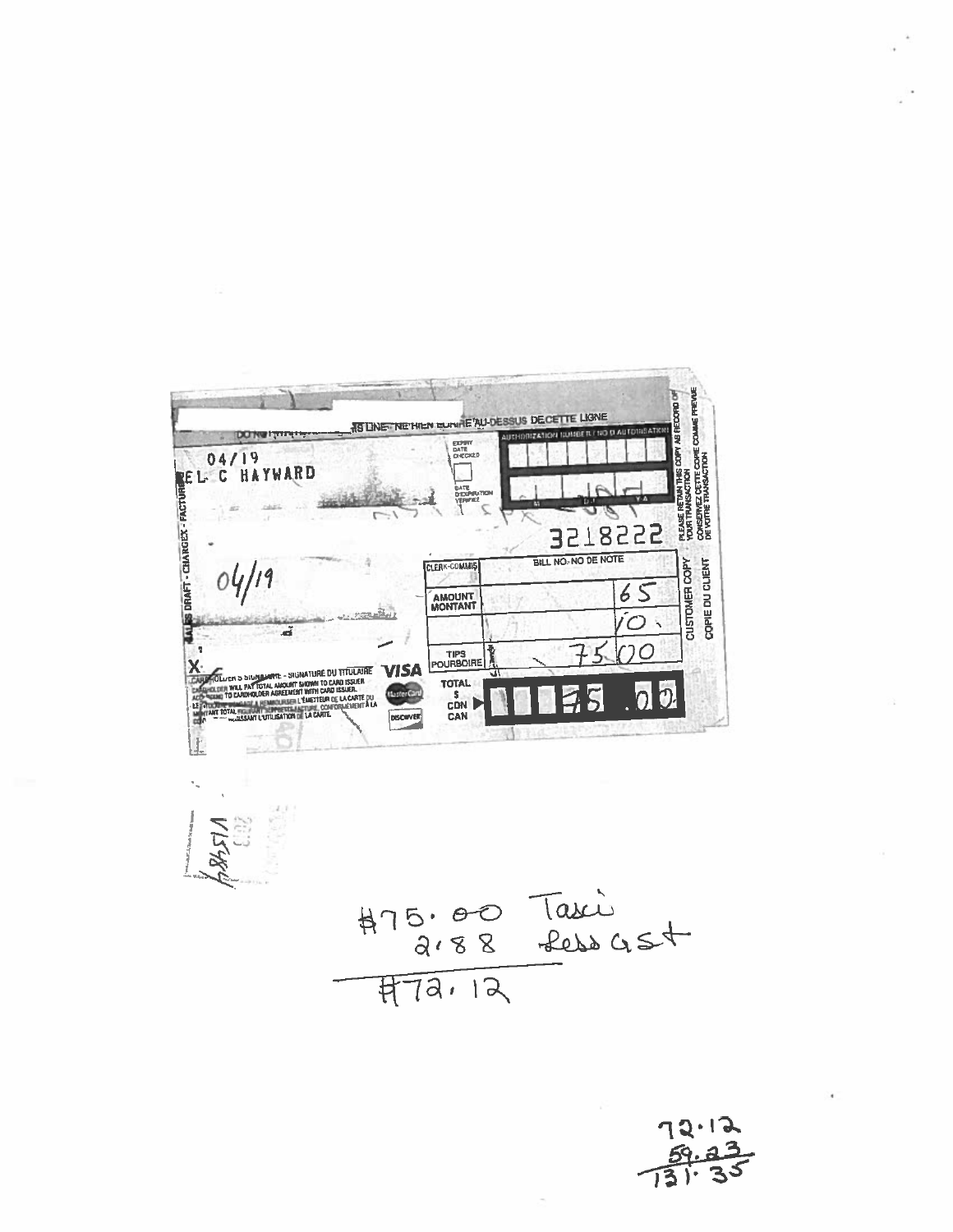| <b>Audrey Palmer</b><br>From:<br>Sent:<br>To:<br>Subject: | Red Arrow Reservations <itinerary@redarrow.ca><br/>May-30-18 2:44 PM<br/>Audrey Palmer<br/>Red Arrow Itinerary/Receipt</itinerary@redarrow.ca> |                          |
|-----------------------------------------------------------|------------------------------------------------------------------------------------------------------------------------------------------------|--------------------------|
| $\mathbf{R}$                                              |                                                                                                                                                | <b>ITINERARY/RECEIPT</b> |
|                                                           |                                                                                                                                                | 2018-05-30               |
|                                                           | OFFICE OF INFORMATION & PRIVACY (106908)                                                                                                       | You can reach us at:     |

## 410, 9925- 109th STREET EDMONTON, AB T5K 2J8 Attn: AUDREY PARKER

 $\bar{\mathbf{z}}$ 

| ORDER#  | <b>ORDERED</b>                   | <b>CUSTOMER#</b> | P. | <b>GROUP</b><br><b>NAME</b> | <b>DEPARTING</b> | <b>RETURNING</b>      | <b>SALES</b><br><b>REP</b> | <b>SALES</b><br><b>AGENT</b> |
|---------|----------------------------------|------------------|----|-----------------------------|------------------|-----------------------|----------------------------|------------------------------|
| 1801561 | $2018 - 05 -$<br>30 <sup>°</sup> |                  |    |                             |                  | 2018-06-12 2018-06-12 |                            | Website<br>User              |

Travellers:

Hayward/Rachel

| <b>PRODUCT DESCRIPTION</b>                                                                                                                                                                                | <b>DURATION</b> | <b>OCCUPANCY</b> | QTY | <b>PRICE/UNIT</b> | <b>BILLED</b> |
|-----------------------------------------------------------------------------------------------------------------------------------------------------------------------------------------------------------|-----------------|------------------|-----|-------------------|---------------|
| <b>ECEXP 06:00.</b><br>Assigned to: 04A                                                                                                                                                                   | 3 hrs 5 mins    | Corporate 1      |     | \$71.43           | \$71.43       |
| Departs Edmonton (EDMSOUTH / New<br>Location / 5359 Calgary Trail) at 06:15 on<br>2018-06-12.<br>Arrives Calgary (CALTO / CTO 205 9<br>Ave SE) at 09:20 on 2018-06-12. (3 hrs 5                           |                 | 4443.86          |     |                   |               |
| mins)<br>CALEDM 14:00 YYC.<br>Assigned to: 03A<br>Departs Calgary (CALTO / CTO 205 9<br>Ave SE) at 14:00 on 2018-06-12.<br>Arrives Edmonton (EDMSOUTH / New<br>Location / 5359 Calgary Trail) at 17:50 on | 3 hrs 50 mins   | Corporate 1      |     | \$71.43           | \$71.43       |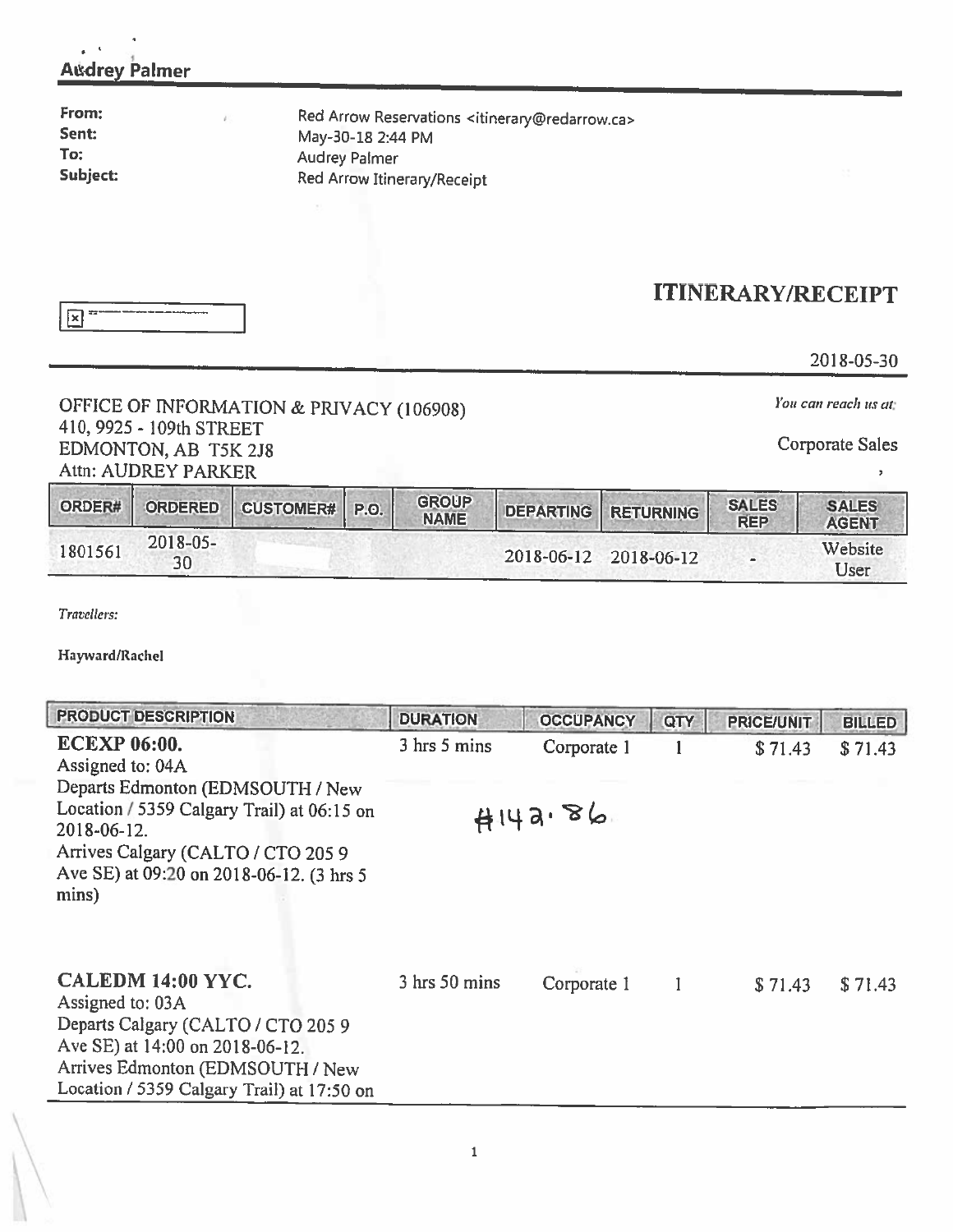|                       |                                              |                       |               | <b>Base Price:</b><br>Discounts:    | \$142.86<br>\$0.00 |
|-----------------------|----------------------------------------------|-----------------------|---------------|-------------------------------------|--------------------|
| <b>DATE</b>           | <b>Payments Received</b><br><b>GUEST</b>     |                       |               | <b>Service</b>                      |                    |
|                       | <b>OFFICE OF</b>                             | <b>REFERENCE</b>      | <b>AMOUNT</b> | <b>Charges:</b>                     | \$0.00             |
| $2018 -$<br>$05 - 30$ | <b>INFORMATION &amp;</b><br>PRIVACY (106908) | MasterCard<br>******* | \$<br>142.86  | Invoice<br>Total:                   | \$142.86           |
|                       | Palmer                                       |                       |               | <b>Payments</b><br><b>Received:</b> | \$142.86           |
|                       |                                              |                       |               | <b>Balance Due:</b>                 | \$0.00             |

## PLEASE NOTE THAT <sup>A</sup> PAPER TICKET IS NOT REQUIRED FOR CHECK-IN. PLEASE CHECK IN 15 MINUTES PRIOR TO DEPARTURE

TERMS: DUE UPON RECEIPT GST# BN139981476 Please note that the maximum luggage allowance per person is <sup>4</sup> <sup>p</sup>ieces including carry on bags, and stowed luggage underneath the coach. Carry on bags include purses, backpacks and laptop bags. Additional luggage will incur additional fees. If you wish to time change, date change, or cancel for a full refund - 30 minutes notice prior to A.M<br>departures; 3 hours notice prior to P.M. departures must be given. December 15 - Jan reservation we require <sup>24</sup> hours notice. Failure to provide proper notice makes the trip non refundable & will result in an additional change fee for <sup>a</sup> date / time change. Failure to arrive on time or no showing for your departure will result in forfeit of full fare unless rebooked within 30 days for a change fee. \*\*Red Arrow will not be responsible for the loss of or damage to checked luggage in excess of stated maximum liability. In addition, Red Arrow does not accept liability to loss of \*\* Red Arrow reserves the right to check I.D. or perform carry-on baggage checks at any time\*\* Corporate Billing Accounts: Payment due 30 days after completion of trip.

If you wish to change or cancel your booking, <sup>p</sup>lease contact <sup>a</sup> Passenger Experience Representative at 1-800-232-1958.

## Thank you for booking with Red Arrow Motorcoach. We appreciate your business!

Our Core Values: Safety | Customer Service | Resourcefulness | Integrity | Positive Attitude | Team Work | Loyalty | Accountability | Respect | Dedication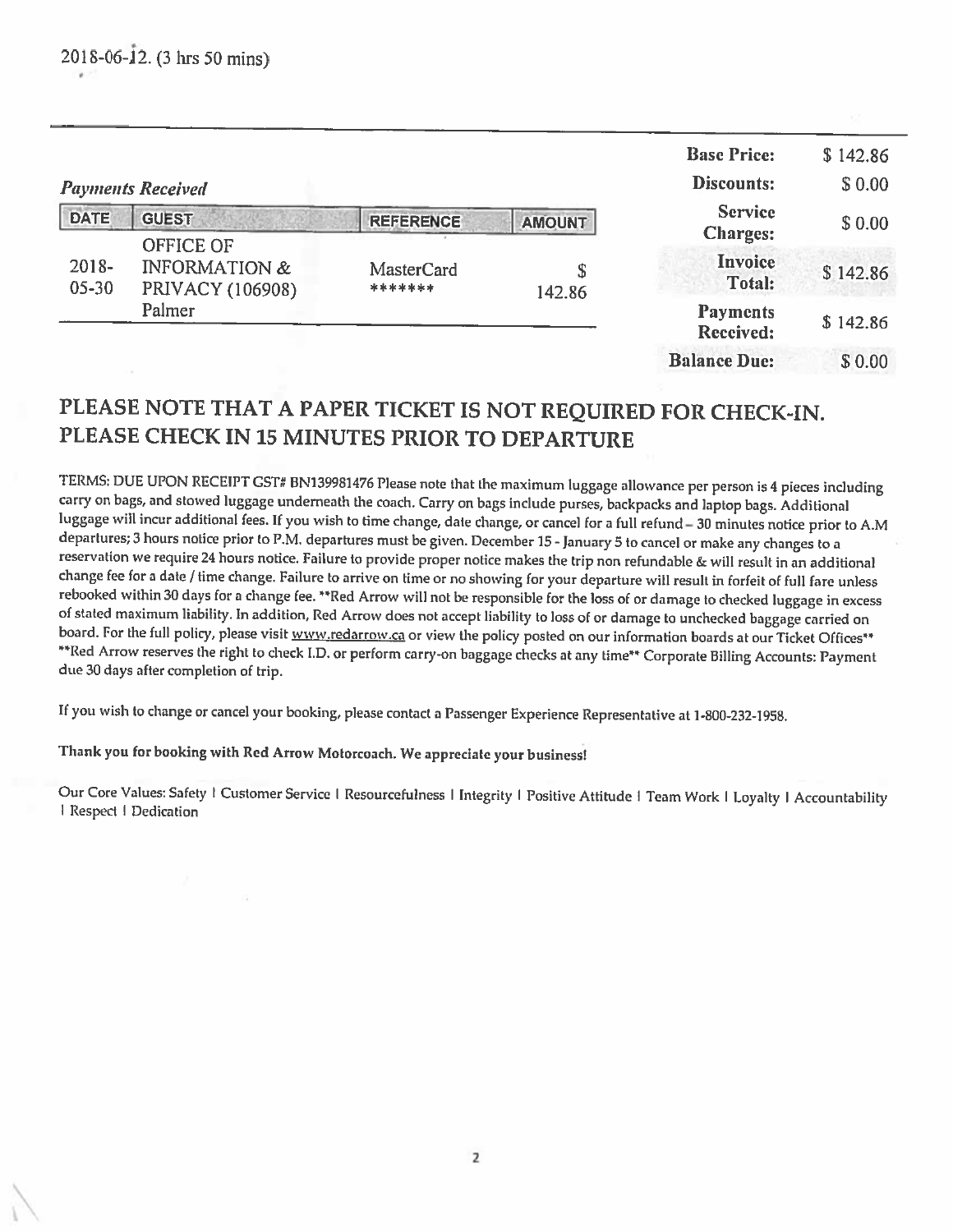## CHECKER/YELLOW CAB 316 MERIDIAN ROAD SE IX2

Merchant ID: UBUDDUUNZUB (3) Erra ID: 000250892 Purchase MasterCard XXXXXXXXXXX AID: A0000000041010 Entry Hellfod, Chip Batch#: 001475  $06/12/18$  $06:01:09$ Ref#:000058197432 Inv #: 019170 Appr Code: 06457S. Total:  $\ddagger$ 5.25

 $\bar{K}$  is the set of  $\bar{K}$ 

Custower Com.

 $5.25$  Pasking  $5.00$ 

Record Num.: 0002

### Sale

| <b>HHPLITation Label: HaaterCard</b><br>XXXXXXXXXXX<br>AID: AUU0000041010 |                    |                              |
|---------------------------------------------------------------------------|--------------------|------------------------------|
| MASTEREARD                                                                | Entry Method: Chip |                              |
| Acunt.<br>İiin                                                            | ŧ<br>\$            | 15.20<br>2,43                |
| Total: CAUS                                                               |                    | 18.63                        |
| 2013-06-12<br>lesi (ide: iii)<br>186. - Институтыца<br><b>ISIE GANT</b>   |                    | 11/41:42                     |
| Inv#: 601894<br>APPrvd: Online                                            | APPr Lode: 042:45  | Batchii: 1264<br>" AUUPPU612 |

 $95440\%$  7000 MAIL THEORECKERGROUP.COM

CAREFRICHER COPY RETAIN THIS COPY FOR STATERENT **VERTETCATTON** 

.<br>The Herblan Ruad Se<br>Talgary, The Tza Tx2

чń.

 $\mathbf{H}$ 

| 314-651-740           |
|-----------------------|
| 43276511              |
|                       |
| OU-17<br>7980         |
|                       |
| U54521465<br>16295591 |
| 1                     |
|                       |
| END: 11:41            |
| RAIL:<br>1            |
| 15.43<br>ŝ            |
| U.77                  |
|                       |

18.63 Take  $17.91$  $\equiv$ 

 $H17 - 91R$ 30011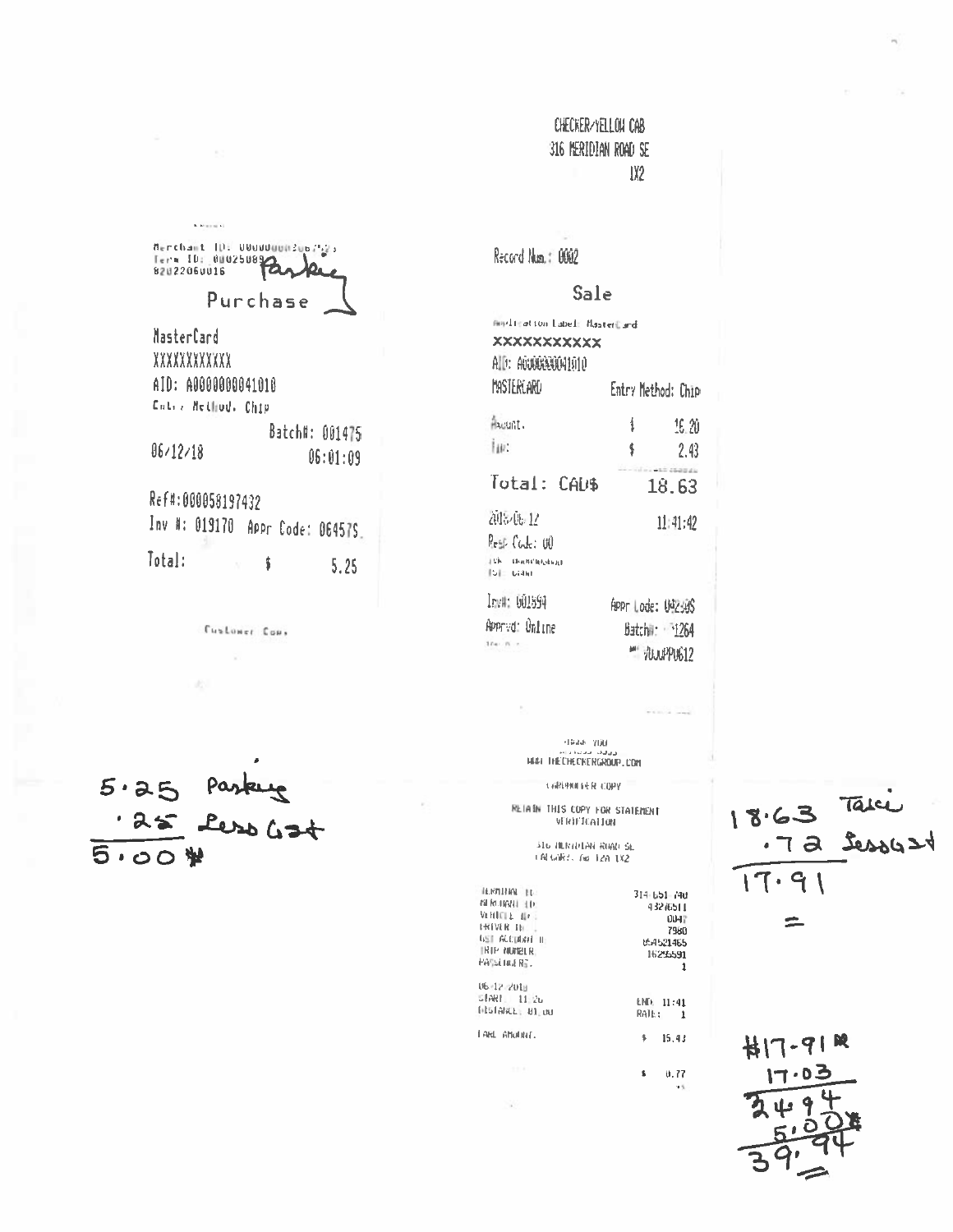b

# DELTA HOTELS MAAAIOTT

### 75 Lower Simcoe Street, Toronto, Ontario, M5J3A6 Tel: 416-849-1200 Fax: 416-849-1227

Ms Rachel Hayward

| Ms Rachel Hayward | Room:      | 1501     |
|-------------------|------------|----------|
|                   | Folio:     |          |
| Edmonton AB       | Cashier:   | 63       |
| Canada            | Arrival:   | 05-22-18 |
|                   | Departure: | 05-25-18 |
|                   | Reference: |          |

| Date               | <b>Description</b> | <b>Additional Information</b> | Charges      | <b>Credits</b> |
|--------------------|--------------------|-------------------------------|--------------|----------------|
| $05 - 22 - 18$     | Room Charge        |                               | 391.00       |                |
| 05-22-18           | Room HST           |                               | 50.83        |                |
| 05-22-18           | <b>MAT</b>         |                               | 15.64        |                |
| $05 - 22 - 18$     | <b>MAT HST</b>     |                               | 2.03         |                |
| 05-23-18           | Room Charge        |                               | 489.00       |                |
| 05-23-18           | Room HST           |                               | 63.57        |                |
| 05-23-18           | <b>MAT</b>         |                               | 19.56        |                |
| 05-23-18           | <b>MAT HST</b>     |                               | 2.54         |                |
| 05-24-18           | Room Charge        |                               | 391.00       |                |
| 05-24-18           | Room HST           |                               | 50.83        |                |
| 05-24-18           | <b>MAT</b>         |                               | 15.64        |                |
| 05-24-18           | <b>MAT HST</b>     |                               | 2.03         |                |
| 05-25-18           | Master Card        | XXXXXXXXXXX                   | <b>XXIXX</b> | 1,493.67       |
| <b>HST Summary</b> |                    | Total                         | 1,493.67     | 1,493.67       |

| <b>HST Summary</b> |                            | TUldi              | 1,493.07 | 10.CC4.I   |
|--------------------|----------------------------|--------------------|----------|------------|
|                    | Registration No: 740987524 |                    |          |            |
| Room               | 165.23                     | <b>Balance Due</b> | 0.00 CAD |            |
| F&B                | 0.00                       |                    |          |            |
| Other              | 6.60                       |                    |          |            |
| <b>Total</b>       | 171.83                     |                    |          | C,<br>۰−۲۰ |

#1493.67 Hatel<br>66.09 JessGSt<br>#1427.58



#### Guest Signature:

I agree that my liability for this bill is not waived and I agree to be held personally liable in the event that the indicated person, company, or association fails to pay for any par<sup>t</sup> of or the full amount of these charges.

 $\boldsymbol{f}^{\star}$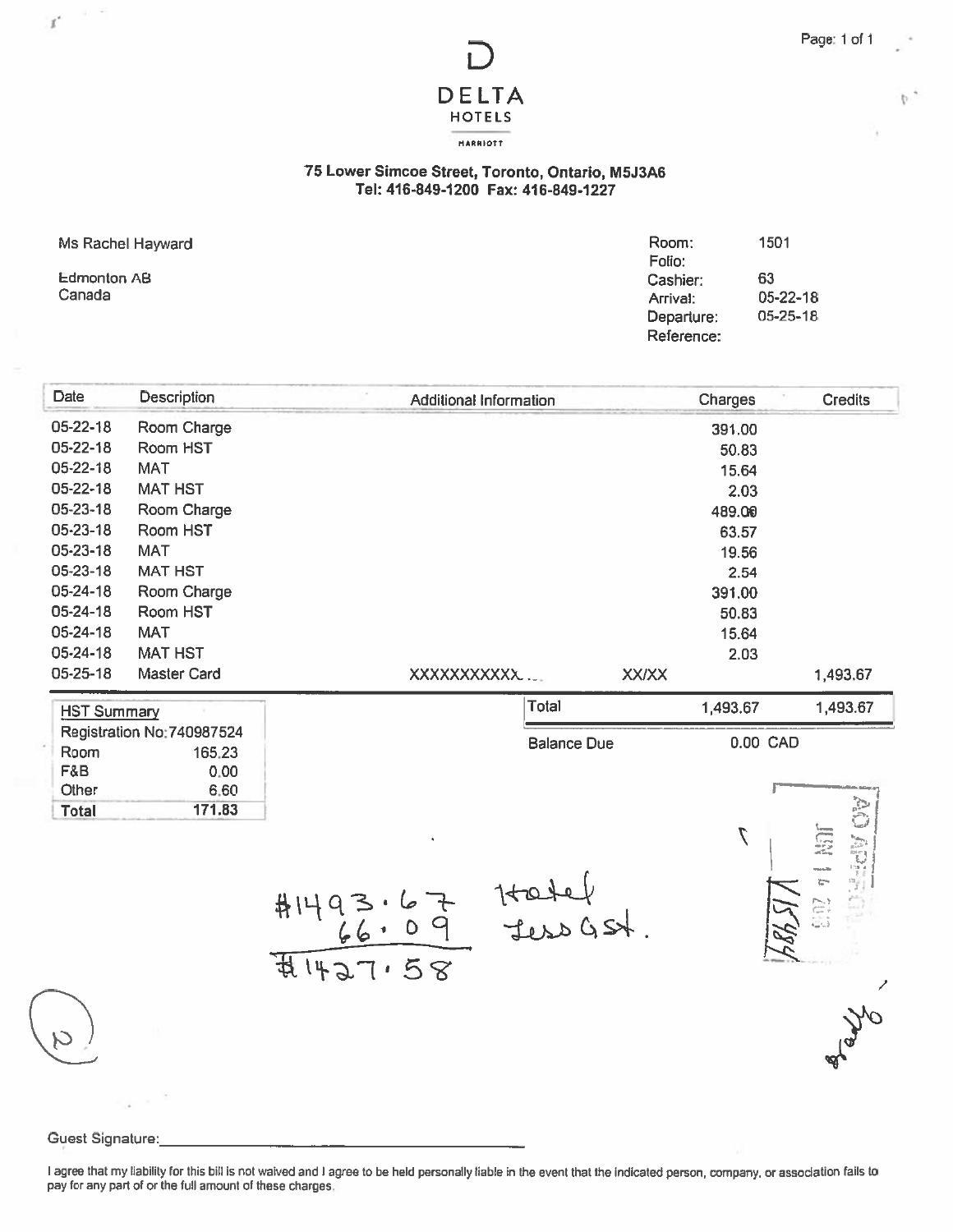#### $-55$ ALLIEU LIWOUSIN 307-41 AVENUE NE CALGARY AB T2E 2N4  $(403)$  299-111 CAR#1259

## **SALE**

| MK) 4159233                            |       |                 |  |                   |          |  |
|----------------------------------------|-------|-----------------|--|-------------------|----------|--|
|                                        | 973.J |                 |  | Relate Councillor |          |  |
| Broth # 123                            |       |                 |  | SED 144001001008  |          |  |
| US 1. 18                               |       |                 |  |                   | 84 OE 60 |  |
|                                        |       | APPR LUDE DINES |  |                   |          |  |
| <b>MASTERCARD</b>                      |       |                 |  |                   |          |  |
| With an identification for the device. |       |                 |  |                   |          |  |

AMOUNT<br>TIP \$15:40  $$2,31$ <br> $$17.71$ **TOTAL** 

00 - APPROVED - 001

SIGNATURE NOT REGUIRED

M.esterCard

TVH 66 00 00 80 00 TSI En uu

> CAPOHOLNER ACAMBALESEES BECFIAT<br>OF LOCOS ANDIOR EERVICE IN ANGUNI OF THE TOTAL CHOIN ASCIL

> > THANK YOU

THAT COPY

 $417.71$  Table<br>168 juin 434 A17.03#



j,

 $\bar{y}$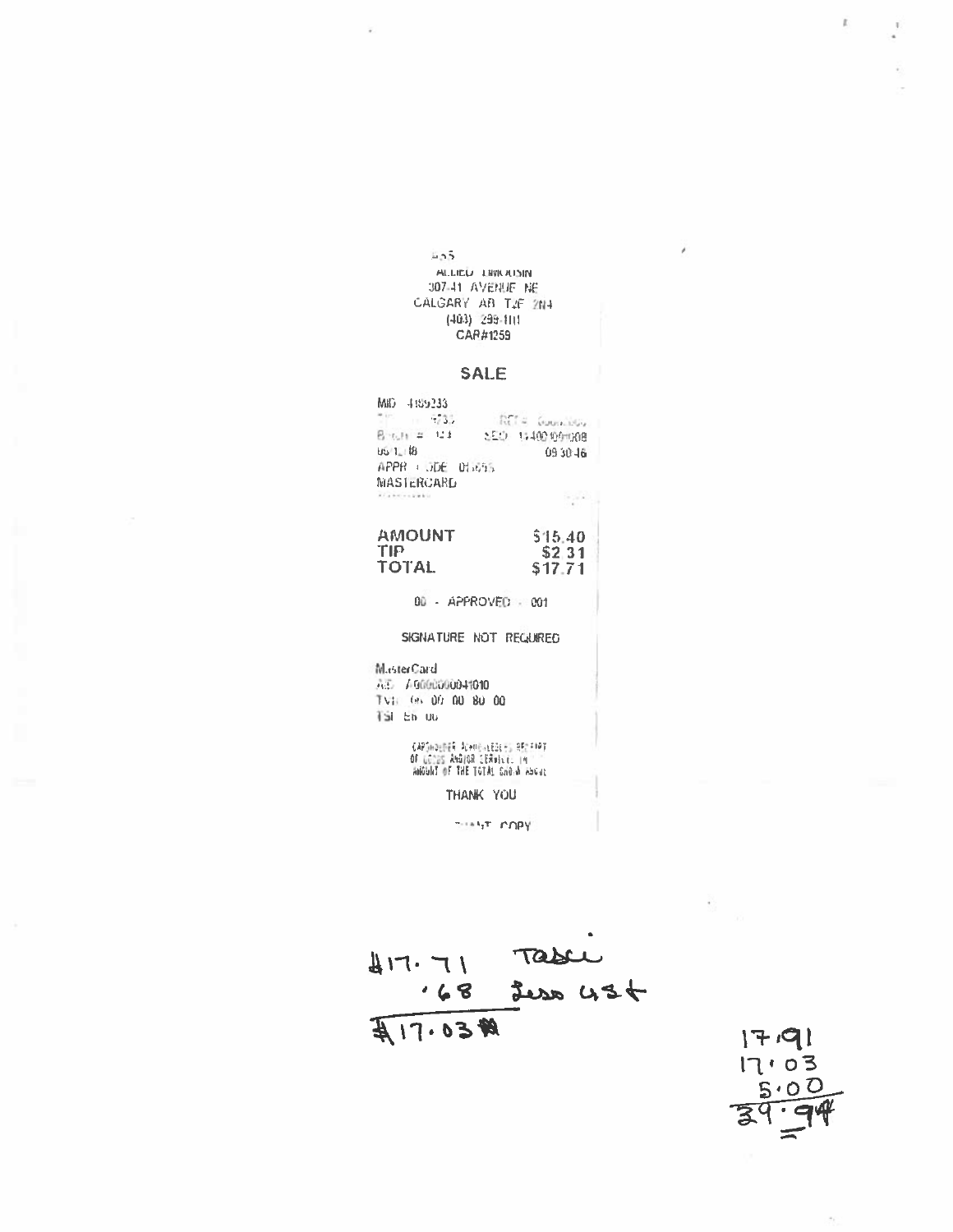## Office of the Information and Privacy Commissioner of Alberta Expenses Processed August 1, 2018 - Sepecial Investigations<br>Expenses Processed August 1, 2018 - September 30, 2018

#### **Travel Expenses**

| <b>Date Expenses</b><br><b>Incurred</b> | <b>Destination</b>          | <b>Description/Rationale</b>                                                                                                      | <b>Transportation</b> |        | Accommodation | Per Diems<br>(no receipts) | <b>Meals</b><br>receipts |  | Other <sup>3</sup> | Total           |
|-----------------------------------------|-----------------------------|-----------------------------------------------------------------------------------------------------------------------------------|-----------------------|--------|---------------|----------------------------|--------------------------|--|--------------------|-----------------|
| <b>May 25</b>                           | <b>Edmonton, AB</b>         | Taxi to the airport-speaking at the International Association of Privacy<br>Professional (IAPP) Canada Privacy Symposium 2018     |                       |        |               |                            |                          |  | 71.87              | 71.87           |
| Aug 1-2<br>Sept 13-14                   | Calgary, AB<br>Edmonton, AB | Attended meetings in the OIPC office and met with Alberta Health Services<br>Parking to attend and speak at the BSIDES conference |                       | 142.86 | 161.20        | 86.14                      |                          |  | 71.18<br>45.72     | 461.38<br>45.72 |
| Sept 16-18                              | Calgary, AB                 | Spoke at the Alberta Provincial Project for Outcomes Assessment in Coronary<br><b>Heart Disease (APPROACH) conference</b>         |                       | 84.46  |               | 19.81                      |                          |  | 62.19              | 166.46          |
| <b>Total</b>                            |                             |                                                                                                                                   |                       | 227.32 | 161.20        | 105.95                     |                          |  | 250.96             | 745.43          |

<sup>1</sup>Transportation includes: airfare, mileage, rental vehicle, Red Arrow

<sup>2</sup> Where receipts are not provided, Government of Alberta approved per diem meal rates and daily incidental rates are claimed.

other" includes taxis, parking, telephone long distance, gas and other sundry travel costs supported by receipts.

#### **Hospitality/Working Session Expenses**

| Date Expenses<br><b>Incurred</b> | <b>Description/Rationale</b> | ----<br><b>Hospitality</b> | <b>Working</b><br><b>Session</b> | <b>Total</b> |
|----------------------------------|------------------------------|----------------------------|----------------------------------|--------------|
| <b>Total</b>                     |                              |                            |                                  |              |
| <b>Total Expenses</b>            |                              |                            |                                  | 745.43       |

**TIP**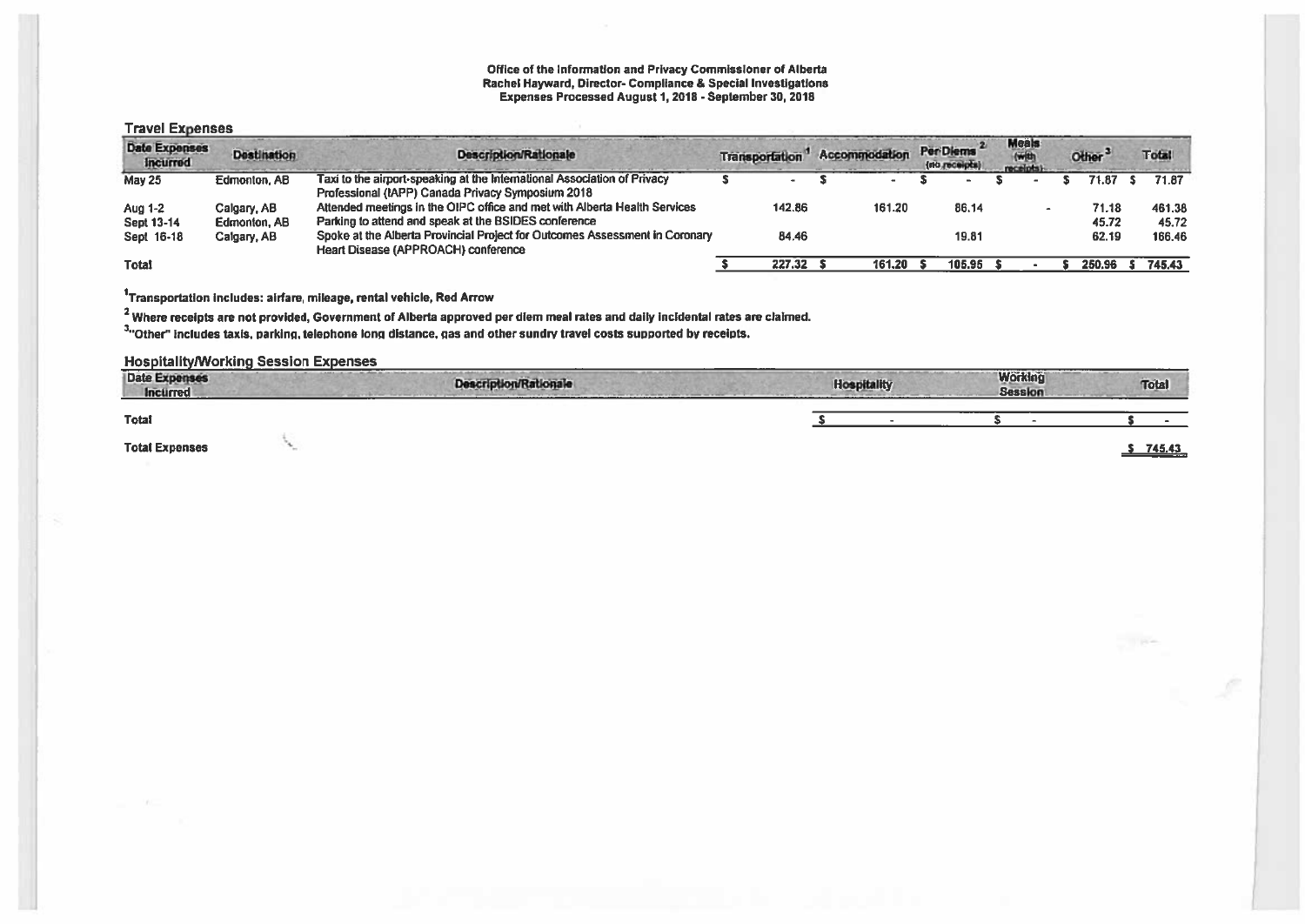$\overline{\mathbf{L}}\mathbf{A}\mathbf{B}\cdot\mathbf{A}'\mathbf{C}\rightarrow\mathbf{A}\mathbf{B}\cdot\mathbf{C}\cdot\mathbf{B}\mathbf{B}$ 41 FASHEN DR ETOBICOKE, ON MSW 561d  $(647)$  864-6733 FAX (647) 947-4307 **WAWN TAXIANDLINOGROUP COM** 

### **SALE**

| MND 336395                |                 |
|---------------------------|-----------------|
| TID HT336395              | RI-F# 00000001  |
| Batch # 092               | SEQ 09206801001 |
| 05/25/18                  | 13.06.53        |
| <b>MASTERCARD</b>         |                 |
| $-1 + -1 + 1 + 2 - 1 + 1$ |                 |

AMOUNT<br>TIP<br>TOTAL

 $\label{eq:2} \mathcal{L}_{\mathcal{A}} = \frac{1}{\sqrt{2}} \sum_{i=1}^{N} \mathcal{L}_{\mathcal{A}} \mathcal{L}_{\mathcal{A}}$ 

\$65.00<br>\$9.76<br>\$74.75

 $474.75\n  
\n+2.88\n  
\n+71.87$ 

## NOT APPROVED - 820

MästerCard AID A000000041010 TVR. 00 00 00 80 00 TSI: E8 00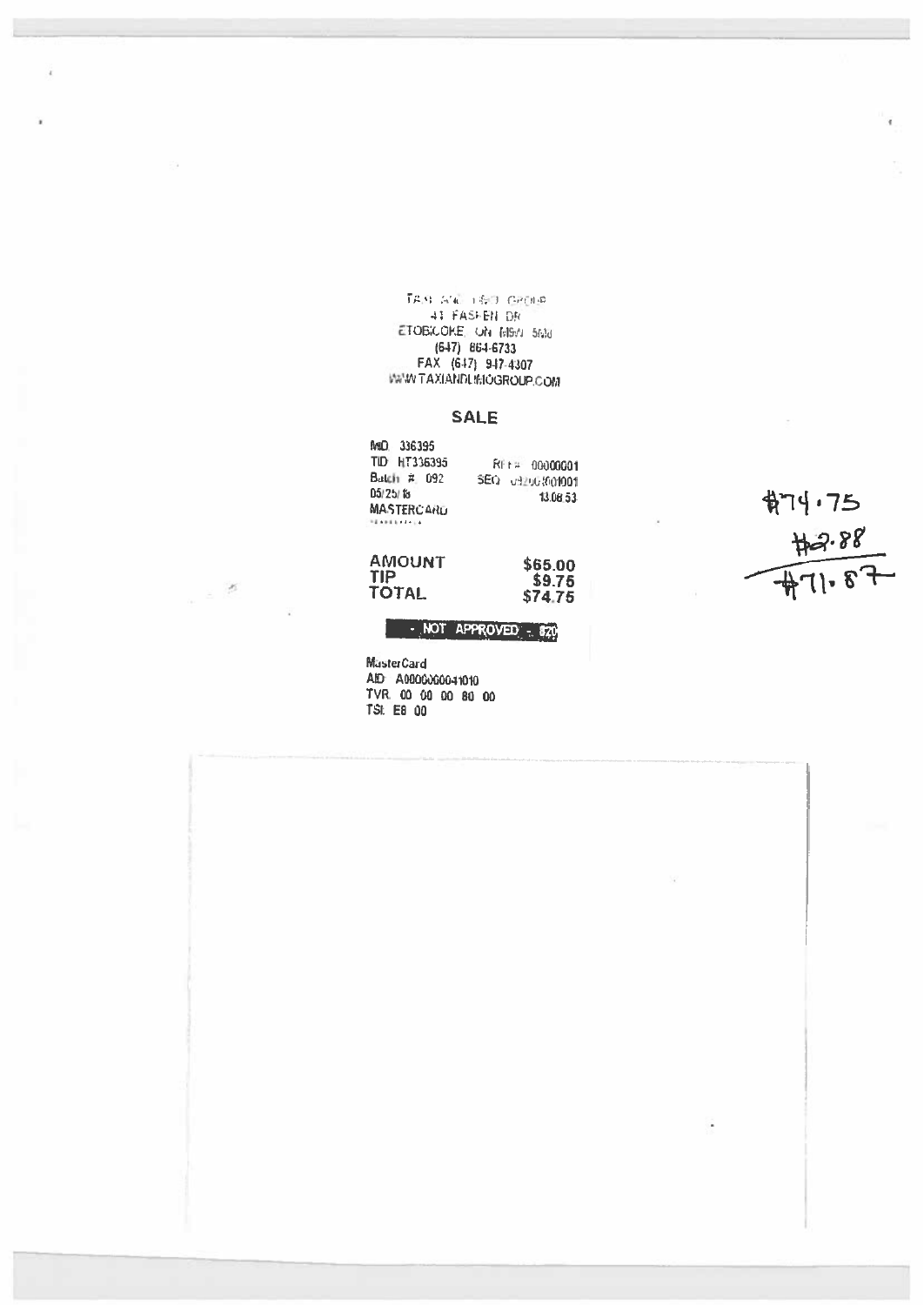| <b>Audrey Palmer</b>                                                                    |                                                                                |                                                                                                                                                                  |                                            |                                 |                                                                        |                     |                              |                              |
|-----------------------------------------------------------------------------------------|--------------------------------------------------------------------------------|------------------------------------------------------------------------------------------------------------------------------------------------------------------|--------------------------------------------|---------------------------------|------------------------------------------------------------------------|---------------------|------------------------------|------------------------------|
| From:<br>Sent:<br>To:<br>Subject:                                                       |                                                                                |                                                                                                                                                                  | July-27-18 2:34 PM<br><b>Audrey Palmer</b> | Red Arrow Itinerary/Receipt     | Red Arrow Reservations <itinerary@redarrow.ca></itinerary@redarrow.ca> |                     |                              |                              |
| $ \overline{\mathbf{x}} $                                                               |                                                                                |                                                                                                                                                                  |                                            |                                 |                                                                        |                     | <b>ITINERARY/RECEIPT</b>     |                              |
|                                                                                         |                                                                                |                                                                                                                                                                  |                                            |                                 |                                                                        |                     |                              | 2018-07-27                   |
|                                                                                         |                                                                                | OFFICE OF INFORMATION & PRIVACY (106908)                                                                                                                         |                                            |                                 |                                                                        |                     |                              | You can reach us at:         |
|                                                                                         | 410, 9925 - 109th STREET<br>EDMONTON, AB T5K 2J8<br><b>Attn: AUDREY PARKER</b> |                                                                                                                                                                  |                                            |                                 |                                                                        |                     |                              | <b>Corporate Sales</b>       |
| ORDER#                                                                                  | <b>ORDERED</b>                                                                 | <b>CUSTOMER#</b>                                                                                                                                                 | P.O.                                       | <b>GROUP</b><br><b>NAME</b>     | <b>DEPARTING</b>                                                       | <b>RETURNING</b>    | <b>SALES</b><br><b>REP</b>   | <b>SALES</b><br><b>AGENT</b> |
| 1820781                                                                                 | 2018-07-<br>27                                                                 |                                                                                                                                                                  |                                            |                                 | 2018-08-01                                                             | 2018-08-02          |                              | Website<br>User              |
| Travellers:<br>Hayward/Rachel<br><b>ECEXP 06:00.</b><br>Assigned to: 08A<br>2018-08-01. | <b>PRODUCT DESCRIPTION</b>                                                     | Departs Edmonton (EDMSOUTH / New<br>Location / 5359 Calgary Trail) at 06:15 on<br>Arrives Calgary (CALTO / CTO 205 9<br>Ave SE) at 09:20 on 2018-08-01. (3 hrs 5 |                                            | <b>DURATION</b><br>3 hrs 5 mins | <b>OCCUPANCY</b><br>Corporate 1                                        | QTY<br>1<br>#149.86 | <b>PRICE/UNIT</b><br>\$71.43 | <b>BILLED</b><br>\$71.43     |
| mins)                                                                                   | CALEDM 18:30 YYC.                                                              |                                                                                                                                                                  |                                            | 3 hrs 30 mins                   | Corporate 1                                                            |                     | \$71.43                      | \$71.43                      |

Assigned to: 03A Departs Calgary (CALTO / CTO 205 9 Ave SE) at 18:30 on 2018-08-02. Arrives Edmonton (EDMSOUTH / New Location / 5359 Calgary Trail) at 22:00 on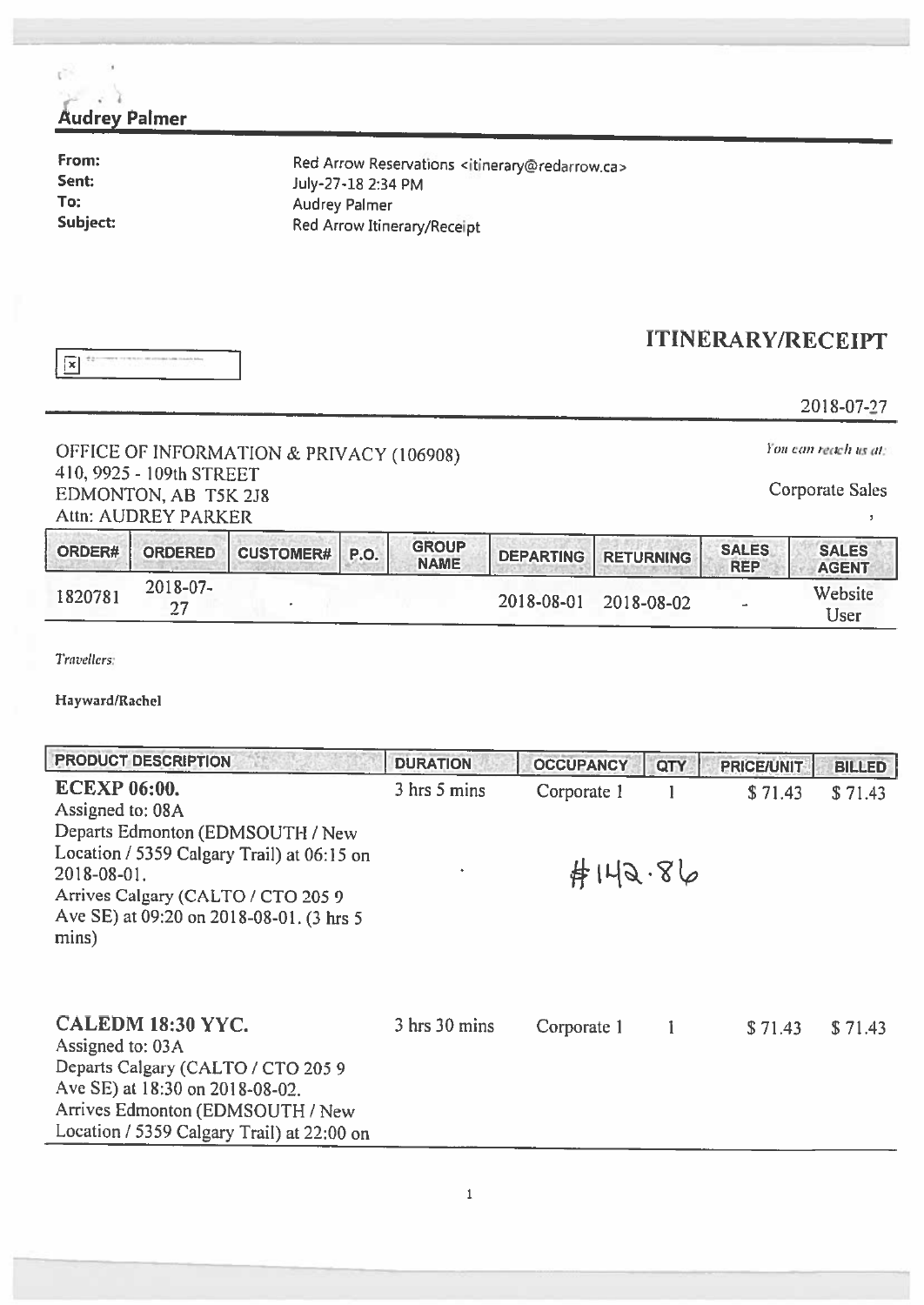2018-08-02. (3 hrs 30 mins)

|                       |                                                          |                               |               | <b>Base Price:</b>                  | \$142.86 |
|-----------------------|----------------------------------------------------------|-------------------------------|---------------|-------------------------------------|----------|
|                       | <b>Payments Received</b>                                 |                               |               | Discounts:                          | \$0.00   |
| <b>DATE</b>           | <b>GUEST</b>                                             | <b>REFERENCE</b>              | <b>AMOUNT</b> | <b>Service</b><br><b>Charges:</b>   | \$0.00   |
| $2018 -$<br>$07 - 27$ | <b>OFFICE OF</b><br><b>INFORMATION &amp;</b><br>PRIVACY, | <b>MasterCard</b><br>******** | \$<br>142.86  | Invoice<br>Total:                   | \$142.86 |
|                       | Palmer                                                   |                               |               | <b>Payments</b><br><b>Received:</b> | \$142.86 |
|                       |                                                          |                               |               | <b>Balance Due:</b>                 | \$0.00   |

## PLEASE NOTE THAT <sup>A</sup> PAPER TICKET IS NOT REQUIRED FOR CHECK-IN. PLEASE CHECK IN <sup>15</sup> MINUTES PRIOR TO DEPARTURE

TERMS: DUE UPON RECEIPT C5T# BN139981476 Please note that the maximum luggage allowance per person is 4 pieces including<br>carry on bags, and stowed luggage underneath the coach. Carry on bags include purses, backpacks and

If you wish to change or cancel your booking, <sup>p</sup>lease contact <sup>a</sup> Passenger Experience Representative at 1-800-232-1958.

## Thank you for booking with Red Arrow Motorcoach. We appreciate your business!

Our Core Values: Safety I Customer Service I Resourcefulness I Integrity I Positive Attitude I Team Work I Loyalty I Accountability I Respect I Dedication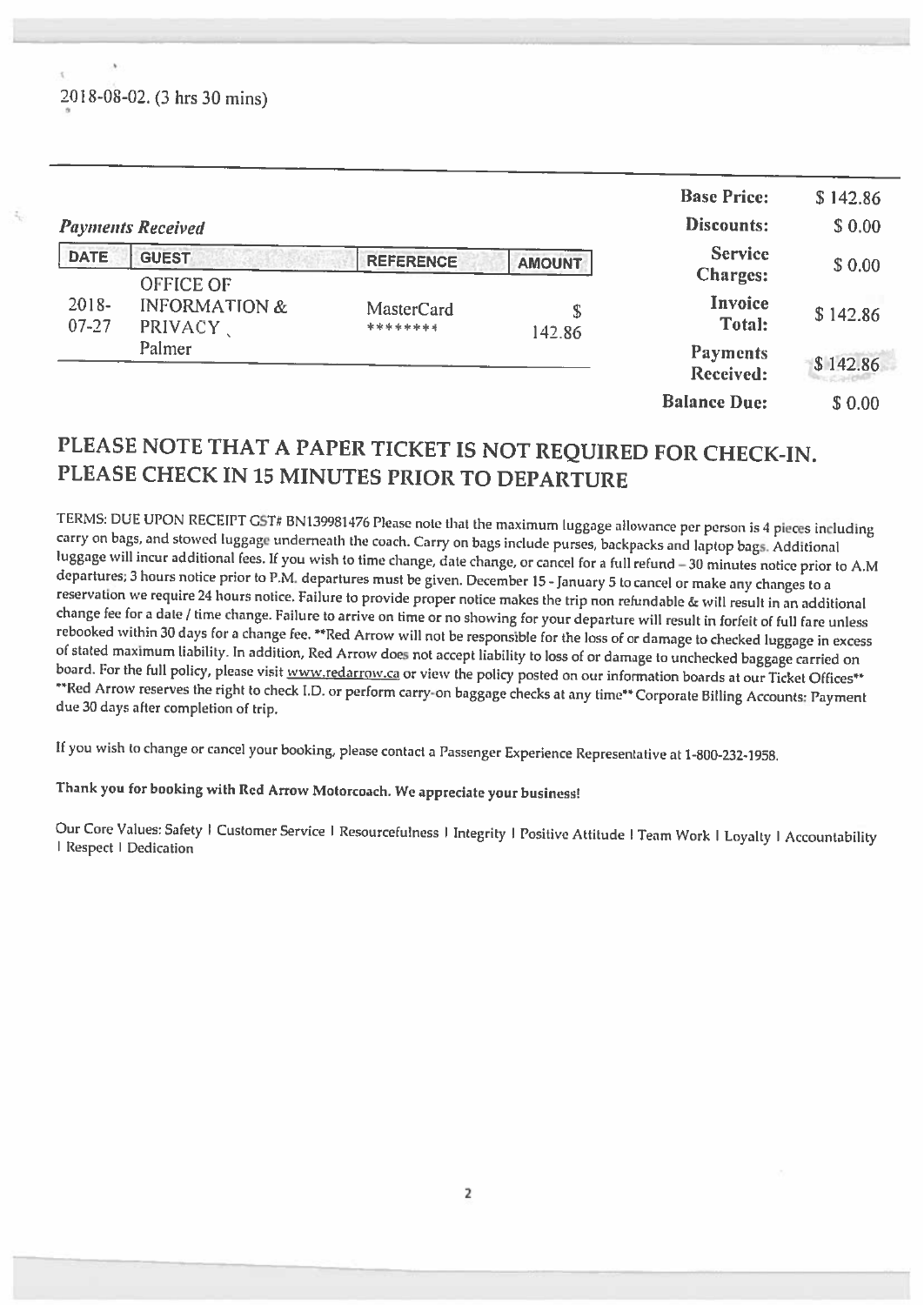## Regency Suites Hotel

610 4th Ave. SW Calgary, Alberta **T2P 0K1** Phone: 403-231-1000 Email: reservations@regencysuites.ca

|                                                                    |       |                        | <b>Guest Folio</b>          |                           |           |                   |                                         |          |
|--------------------------------------------------------------------|-------|------------------------|-----------------------------|---------------------------|-----------|-------------------|-----------------------------------------|----------|
|                                                                    |       |                        |                             | Arrival Date: 01 Aug 2018 |           |                   |                                         |          |
| <b>Rachel Hayward</b><br>Suite 401 9925 109 Street<br>edmonton, AB |       |                        | Departure Date: 02 Aug 2018 |                           |           |                   | Room Type: N/S 1 Bedroom<br>Queen-Q/POC |          |
| <b>T5K 2J8</b><br>Canada                                           |       |                        |                             | Folio: 73100-0            |           | Room: 0703        |                                         |          |
|                                                                    |       |                        |                             |                           |           | <b>CC Number:</b> | **********                              |          |
| <b>Date</b>                                                        | Folio | Reference              |                             |                           | Amount    | Tax               |                                         | Total    |
| 1 Aug 2018                                                         |       | Room Charge            |                             |                           | \$155.00  | \$13.95           |                                         | \$168.95 |
| 2 Aug 2018                                                         |       | Check-Out Payment (MC) |                             |                           | \$-168.95 | \$0.00            |                                         | S-168.95 |
|                                                                    |       |                        | <b>Balance</b>              |                           |           |                   |                                         | \$0.00   |

| Tourism Levy |  | 4.00 % \$155.00 | <b>S6.20</b> |                  |
|--------------|--|-----------------|--------------|------------------|
| Room GST     |  | 5.00 % \$155.00 | S7.75        | Reg # R105011050 |

**Signature** 

Thank you for choosing the Regency Suites Hotel as your home away from home!

# 168.95 Room change

U

 $\pm 1$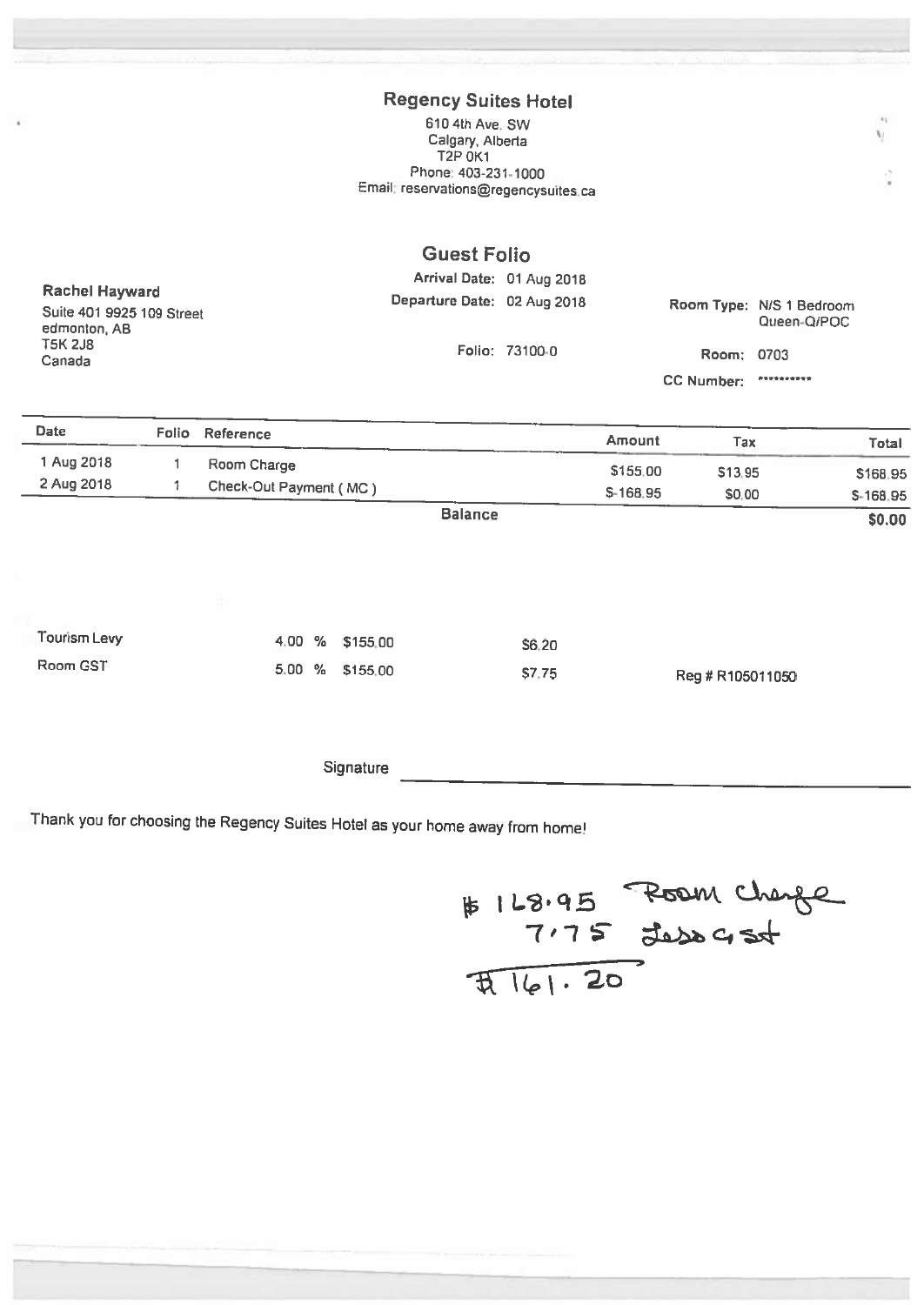CALGARYUNTEDCABS#0071 #8 -5660 10TH ST NET2E8W7 **AB CALGARY** 27041640 QW2704164001

### **SALE**

| 08-02-2018               |              | 15.13.30 |  |
|--------------------------|--------------|----------|--|
| Acct # **********        |              | C        |  |
| Exp. Date "I"            | Card Type MC |          |  |
| MALLEL LLASREER D/RACHEL |              |          |  |

MasterCard

| Trace # 250014<br>$ln v.$ # 555<br>Auth # 09857S | RRN 001008546 |
|--------------------------------------------------|---------------|
| <b>Sale</b>                                      | \$23.50       |
| Tip                                              | \$3.03        |

#### **TOTAL**

00 APPROVED-THANK YOU 

\$26.53

Retain this copy for your records Customer copy

> www.calgarycabs.ca 403-777-1111

CALGARYUNITEDCABS#6071 #8 -5660 10TH ST NET2E8W7 **CALGARY AB** 27041640 OW2704164001

OC 200 SHOPP

### **SALE**

08-02-2018 13:59:34 Acct  $#$  Attractive  $\mathbf C$  $Exp$  Date  $H^{(1)}$ Card Type MC Name: HAYWARD/RACHEL

#### **MasterCard**

| Trace $\#$ 250013<br>Inv: # 554 |                   |
|---------------------------------|-------------------|
| Auth # 07967S                   | RRN 001008545     |
| Sale<br>Tip                     | \$33.10<br>\$4.00 |
| <b>TOTAL</b>                    | \$37.10           |

\*\*\*\*\*\*\*\*\*\*\*\*\*\*\*\*\*\*\*\*\*\*\* 00 APPROVED-THANK YOU \*\*\*\*\*\*\*\*\*\*\*\*\*\*\*\*\*\*\*\*\*\*\*\*

Retain this copy for your records Customer copy

> www.calgarycabs.ca 403-777-1111

Taxis #63.63<br>2.45<br>2.45<br>51.18<br>71.18

Part  $\frac{1}{\sqrt{2}}$ 10150 0<br>0 Δ ≄

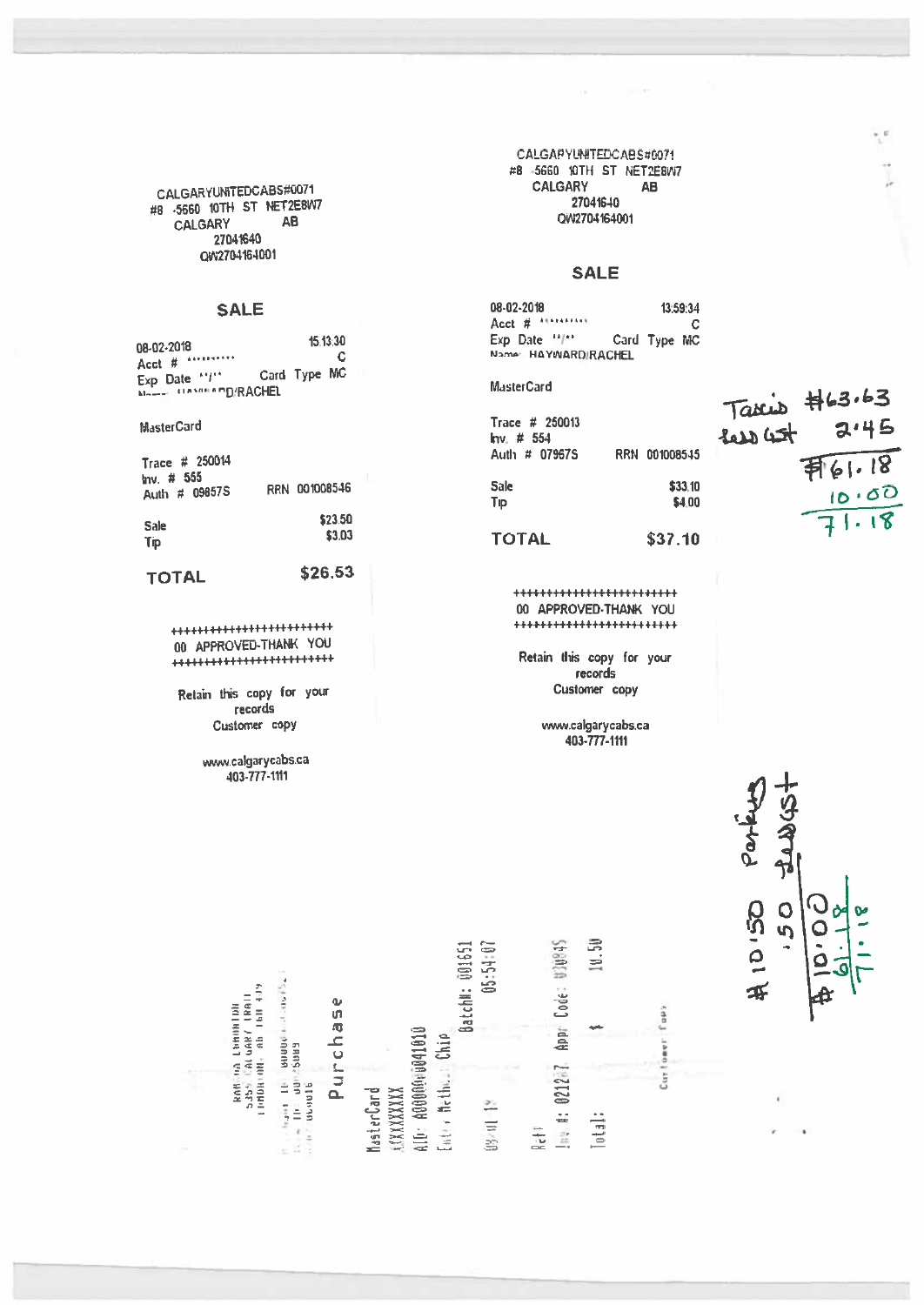

| ASH FACE UP | PLACE ON DASH FACE UP<br><b>Ferminal: 3B</b>                                        | PLACE ON                                               |                 |
|-------------|-------------------------------------------------------------------------------------|--------------------------------------------------------|-----------------|
| 經           | Plate:                                                                              | TERMINAL:<br>3в<br><b>PLATE</b>                        |                 |
|             | Valid through:<br>MONDAY 17 SEP18                                                   | <b>VALID THROUGH:</b><br><b>17SEP1B</b>                |                 |
|             | 11:59 PM<br>(AMOUNT PAID: \$22.50 RECEIPT NO: 2539<br>ENTRY TIME: 9/17/2018 8:52 AM | 11:59 PM<br><b>AMOUNT PAID:</b><br>\$22.50             | $22.50$ Punking |
|             | <b>AUTH: 076985</b><br>TRN: 1E898469D1EBE0A2                                        | ENTRY TIME:<br>9/17/2018<br>8:52 AM<br>RECEIPT NO:2539 |                 |
| IQ          | 0506-1767                                                                           |                                                        |                 |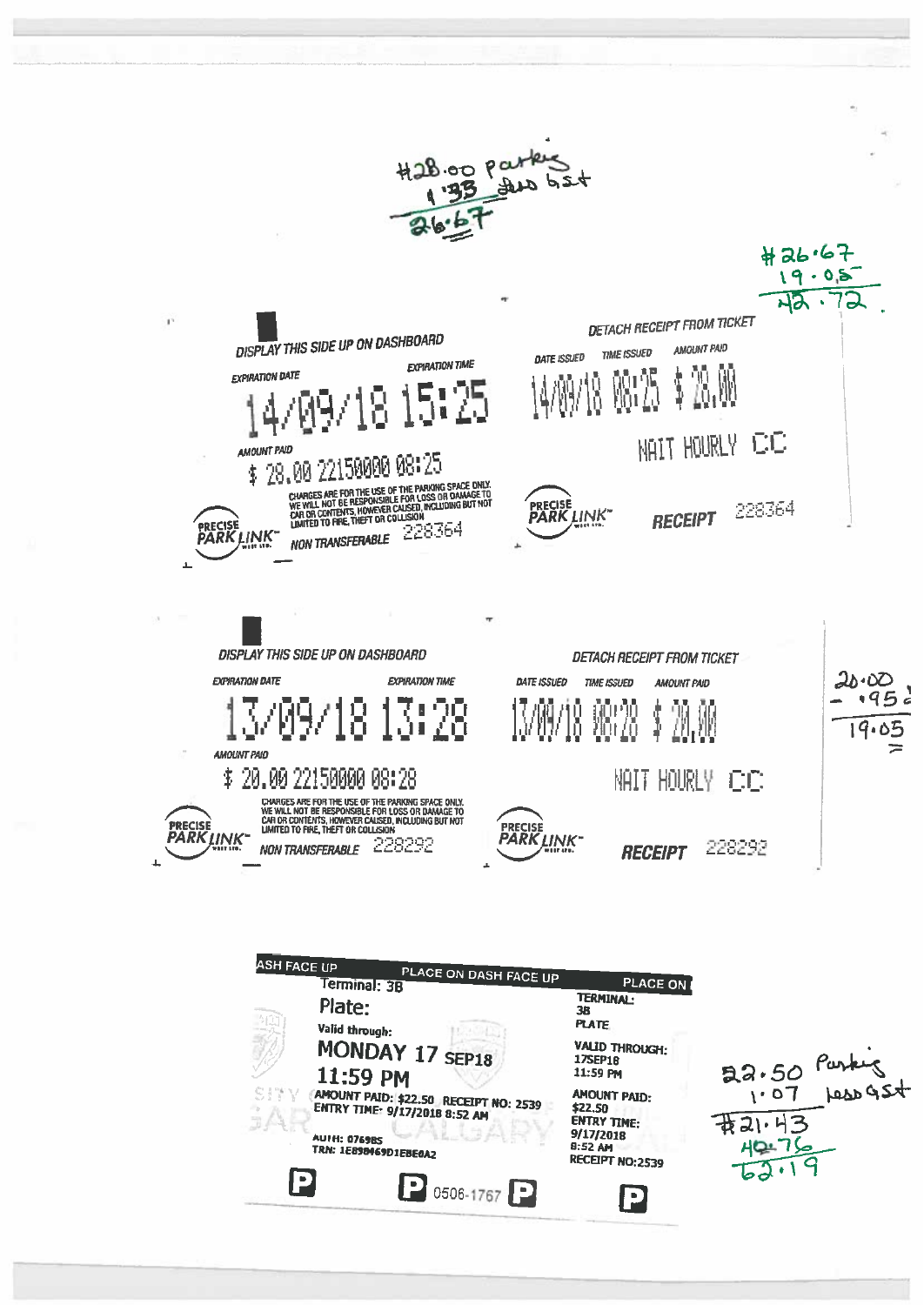|                                                       | SHELL CANADA FRODUCTS<br>17056 95 AVENUE<br>EDMONTON, AE IST 5F5<br>$(780)$ $-84-3202$ |                                                                           |
|-------------------------------------------------------|----------------------------------------------------------------------------------------|---------------------------------------------------------------------------|
| Так Description                                       |                                                                                        | DLy Amount                                                                |
| F.<br>Bronze No. 7<br>$33.37' + 9.31.223 / 1$         |                                                                                        | 41.53                                                                     |
| $\overline{F}^2$<br>Prepay Adjustme No. 7<br>48.321.1 |                                                                                        | (4E0.0)                                                                   |
| 5.0% GST tax on \$0.00 \$0.00<br>0.0% PSF             | tax on \$0.00 \$0.00                                                                   | Sub lotal (\$18.37)<br>TOTAL (\$18.37)<br>Cash \$0.co<br>Change $-418.57$ |
| Fuel Includes 461<br>Fue Includes PSI                 |                                                                                        | 5 U% (10.87)<br>0.0% \$0.00                                               |

Ne.

137400032 FT

AIR MILES Card Num : Terninal : 11940 Approval:

 $GSI = Fuel = AB$ 

**可是是300年最后去关系的正常是更多的正常是更多的不是的 化环形成体表 化水平流体 医水果汁法** Total Miles received this visit: 1 表示表现不平常求学术表现不是不学术术 机环形直接水平直接水平直接水平直接 化水泡干法 AM Cash Bilance:  $340$ AM Dream Balance: 1023 Activate AIR MILES Cash and cet \$10 off your purchase with 95 Cash Hiles! Visit www.althiles.ca/cash. (06) \*\*\*\*\*\*\*\*\*\*\*\*\*\*\*\*\*\*\*\*\*\*\*\*\*\*\*\*\*\*\*\*\*\*\*\*\* Missing N10 

\*\*\*\*\*\*\*\*\* YOUR OPINION COUNTS \*\*\*\*\*\*\*\*\* Tell us about your recent visit at www.shell.ca/opinion and you could win FUEL FUE A YEAR AREceipt Required

> THANE YOU Questions? 1:800-661-1600

| REGE 2                 |  | - CSH: S, Satnar | 【RAN: 4657320 |
|------------------------|--|------------------|---------------|
| $9718/2018 - 07:19:36$ |  |                  | SE: 011940.   |

2900 por Newtat Vehicle<br>41.63<br>-87 3020 454  $\overline{HO.76}$  $\leftarrow$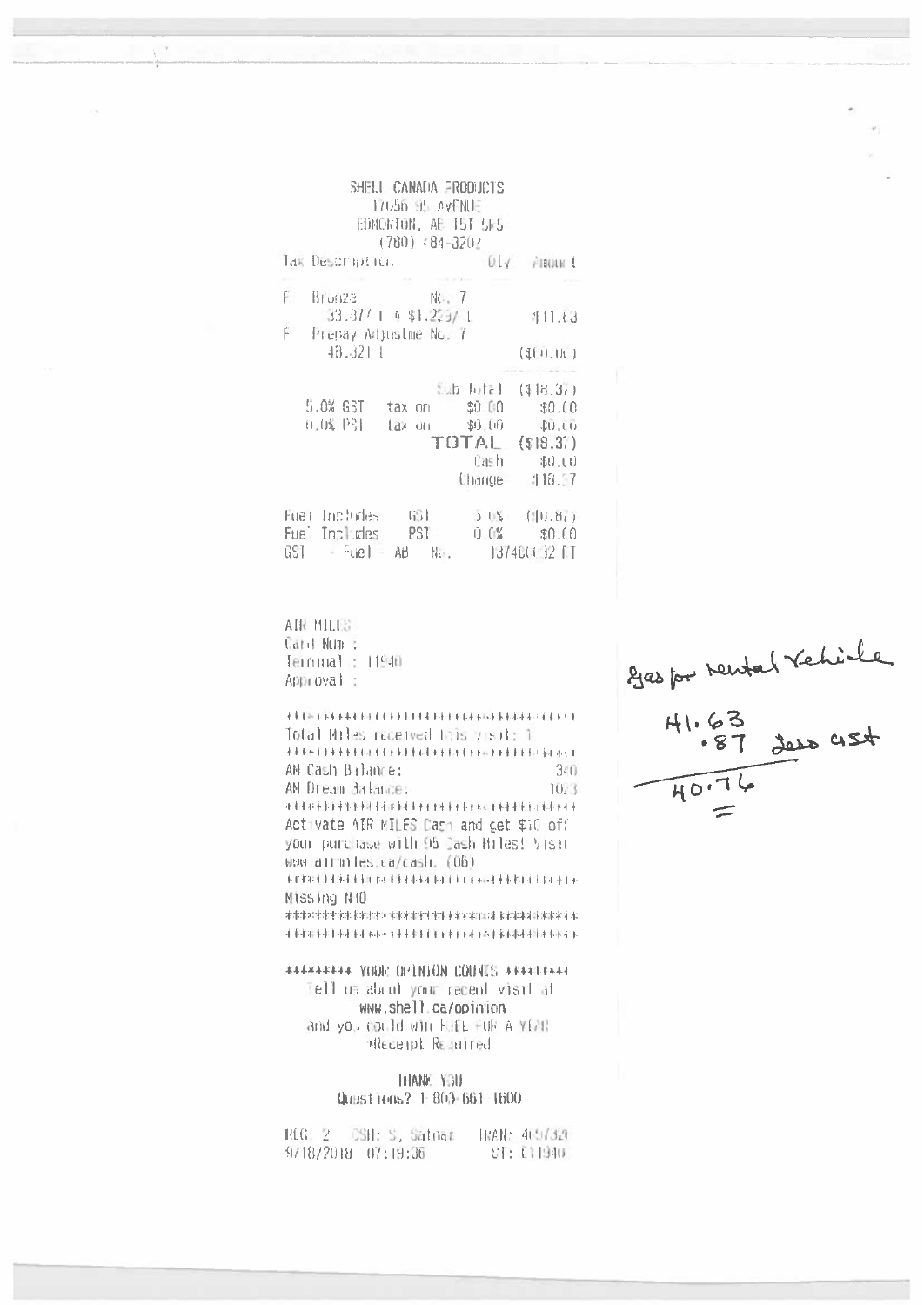| GST/TPS<br>880643820RT0001<br><b>PABudget</b>                          | PLEASE QUOTE THE INVOICE NUMBER ON ALL CORRESPONDENCE<br>VEUILLEZ INDIQUER LE N° DE FACTURE SUR TOUTE CORRESPONDANCE | <b>INVOICE/FACTURE</b><br>958422883                                      |
|------------------------------------------------------------------------|----------------------------------------------------------------------------------------------------------------------|--------------------------------------------------------------------------|
| Out/Départ<br>16SEP18/1046<br>YE1<br>In/Retour<br>185EP18/0745<br>YE1  | Class/Classe<br>Α<br>Description<br>Plate/Plaque<br>MVA<br><b>VIN</b>                                                | km Out/km départ<br>14385<br>km In/km retour<br>15026<br>total km<br>641 |
| / OFFICE OF INFO & PRIV CO<br><b>Attn Audrey</b><br>finance@olpc.ab.ca | Account#/n° compte<br>AWD/BCD<br>PO/Bon de commande                                                                  | $E = P$                                                                  |
| 410 9925 109 ST<br><b>EDMONTON, AB, T5K 2J8</b>                        | Renter/Conducteur                                                                                                    | HAYWARD, RACHEL                                                          |

| Rental details/Détail de la location<br>2 days/jours @ \$40.00              |            |                     | smmich?/Bas{çoûts |       |
|-----------------------------------------------------------------------------|------------|---------------------|-------------------|-------|
|                                                                             |            | 006A                |                   | 80.00 |
| NET TIME AND MILEAGE/TEMPS ET KILOMETRES MFTES: 4DC<br><b>FEES/SURCHRGS</b> |            |                     |                   | 80.00 |
| <b>Subtotal</b>                                                             |            | 371                 |                   | 4.46  |
| GST/TPS                                                                     |            |                     |                   | 84.46 |
|                                                                             |            | rendor              | Payment Amount    | 0.00  |
| Total charges / Charges totales                                             |            |                     |                   | 0.00  |
| On the road / Sur la route                                                  | count      | $-110+$<br>Dep      |                   | 84.46 |
| Net charges / Charges nettes                                                |            |                     |                   | 0.00  |
| Prepayment / Montant prépayé                                                |            |                     |                   | 84.46 |
|                                                                             | voucher#   | <b>Project Code</b> |                   | 0.00  |
| AMOUNT DUE / MONTANT DÛ                                                     | 579<br>000 |                     |                   |       |
|                                                                             |            |                     | CAD               | 84.46 |

ť

PAYMENT IS DUE UPON RECEIPT / PAIEMENT DÛ SUR RÉCEPTION

| <b>PABudget</b> '     | FOR BILLING INQUIRIES/EN CAS DE QUESTIONS<br><b>Budget Edmonton Downtown</b><br>Maria Santos<br>attn<br>10016 106TH STREET NW<br><b>EDMONTON</b><br>ph./tel. 780-448-2001 | PLEASE DETACH AND RETURN WITH YOUR PAYMENT / DÉCOUPER ICI ET RETOURNER AVEC VOTRE PAIEMENT<br>AB<br>fax 780-425-4650 | <b>Amount Due</b><br>Montant dû                                               | PLEASE QUOTE THE INVOICE NUMBER ON ALL CORRESPONDENCE<br>VEUILLEZ INDIQUER LE N° DE FACTURE SUR TOUTE CORRESPONDANCE<br>958422883<br><b>CAD</b> | Page 1/1<br>84.46 |
|-----------------------|---------------------------------------------------------------------------------------------------------------------------------------------------------------------------|----------------------------------------------------------------------------------------------------------------------|-------------------------------------------------------------------------------|-------------------------------------------------------------------------------------------------------------------------------------------------|-------------------|
| <b>Budgetcar Inc.</b> | <b>REMIT TO / DESTINATAIRE</b>                                                                                                                                            | 45                                                                                                                   | Amount Paid<br>Montant Versé                                                  | ₩<br>ΔŢ                                                                                                                                         |                   |
|                       | <b>Account Receivable</b><br>4612 95th St NW, Edmonton (AB) T6E 526<br>ph./tel. 780-448-2060<br>fax                                                                       |                                                                                                                      | / OFFICE OF INFO & PRIV CO<br>Account#/n° compte<br>AWD/BCD<br>Wizard#<br>\$¢ |                                                                                                                                                 |                   |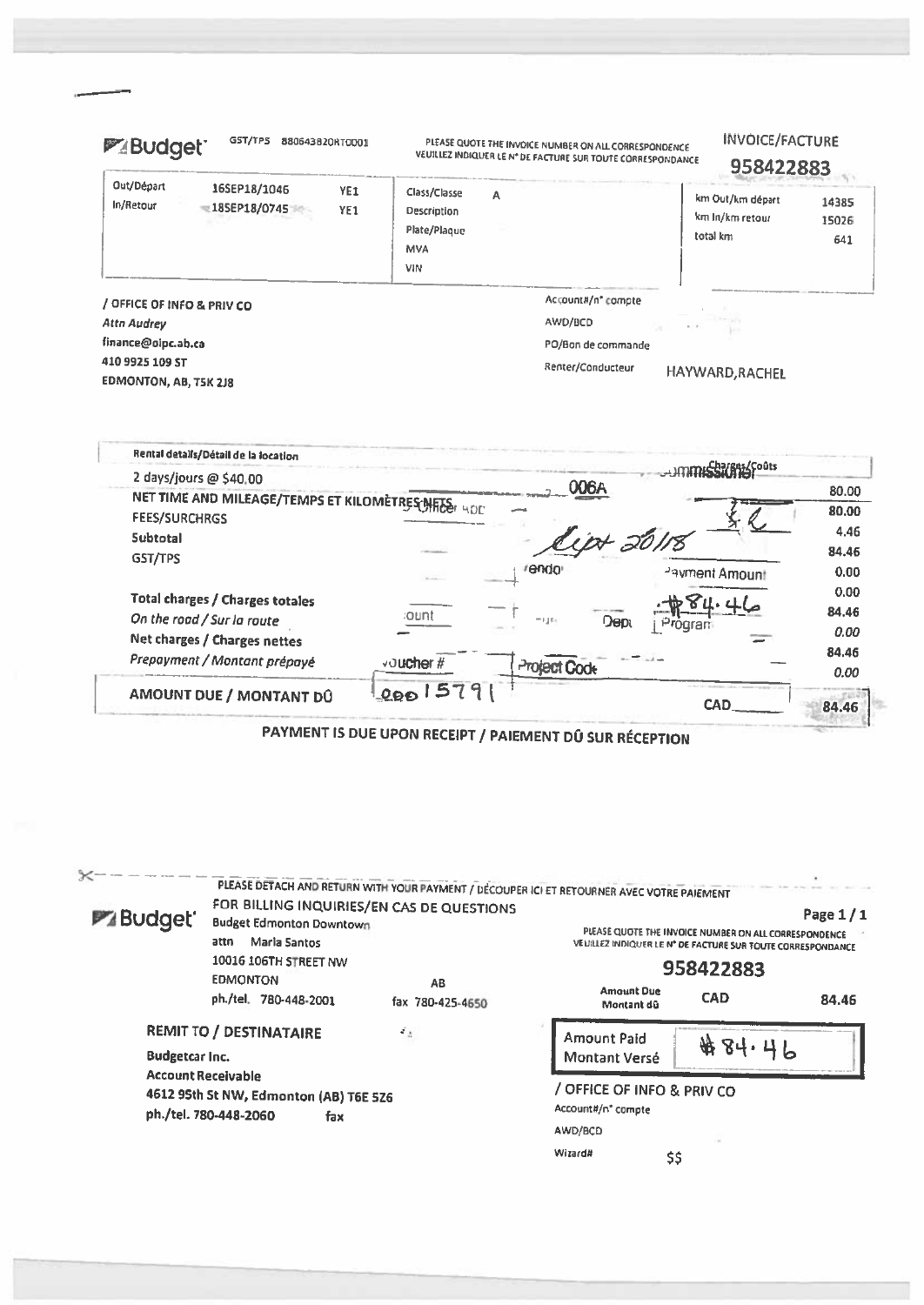## Office of the Information and Privacy Commissioner of Alberta **Rachel Hayward, Director- Compliance & Special Investigations<br>Expenses Processed December 1, 2018 - January 31, 2019**

**Travel Expenses** 

| <b>Date Exponses</b><br><b>Incurred</b> | <b>Destination</b> | <b>Description/Rationale</b>                      | <b>Transportation</b> |  | Accommodation | Per Diems<br>(no receipts) | Meals |  | Other | <b>Total</b> |
|-----------------------------------------|--------------------|---------------------------------------------------|-----------------------|--|---------------|----------------------------|-------|--|-------|--------------|
| Jan 29-30                               | Calgary, AB        | Speaking engagement at the Data Privacy Day Event |                       |  | 127.47        | 19.81                      |       |  | 3.40  | 150.68       |
| <b>Total</b>                            |                    |                                                   |                       |  | 127.47        | 19.81                      |       |  |       | 150.68       |

<sup>1</sup>Transportation includes: alrfare, mileage, rental vehicle, Red Arrow

<sup>2</sup> Where receipts are not provided, Government of Alberta approved per diem meal rates and daily incidental rates are claimed.

3.<br>"Other" includes taxis, parking, telephone long distance, gas and other sundry travel costs supported by receipts.

### **Hospitality/Working Session Expenses**

| <b>Date Expenses</b><br>Incurred | <b>Description/Rationale</b><br>-----<br>_______ |  | ______<br><b>Working</b><br><b>Session</b> | Total  |
|----------------------------------|--------------------------------------------------|--|--------------------------------------------|--------|
| <b>Total</b>                     |                                                  |  |                                            |        |
| <b>Total Expenses</b>            |                                                  |  |                                            | 150.68 |

<u>\$150.68</u>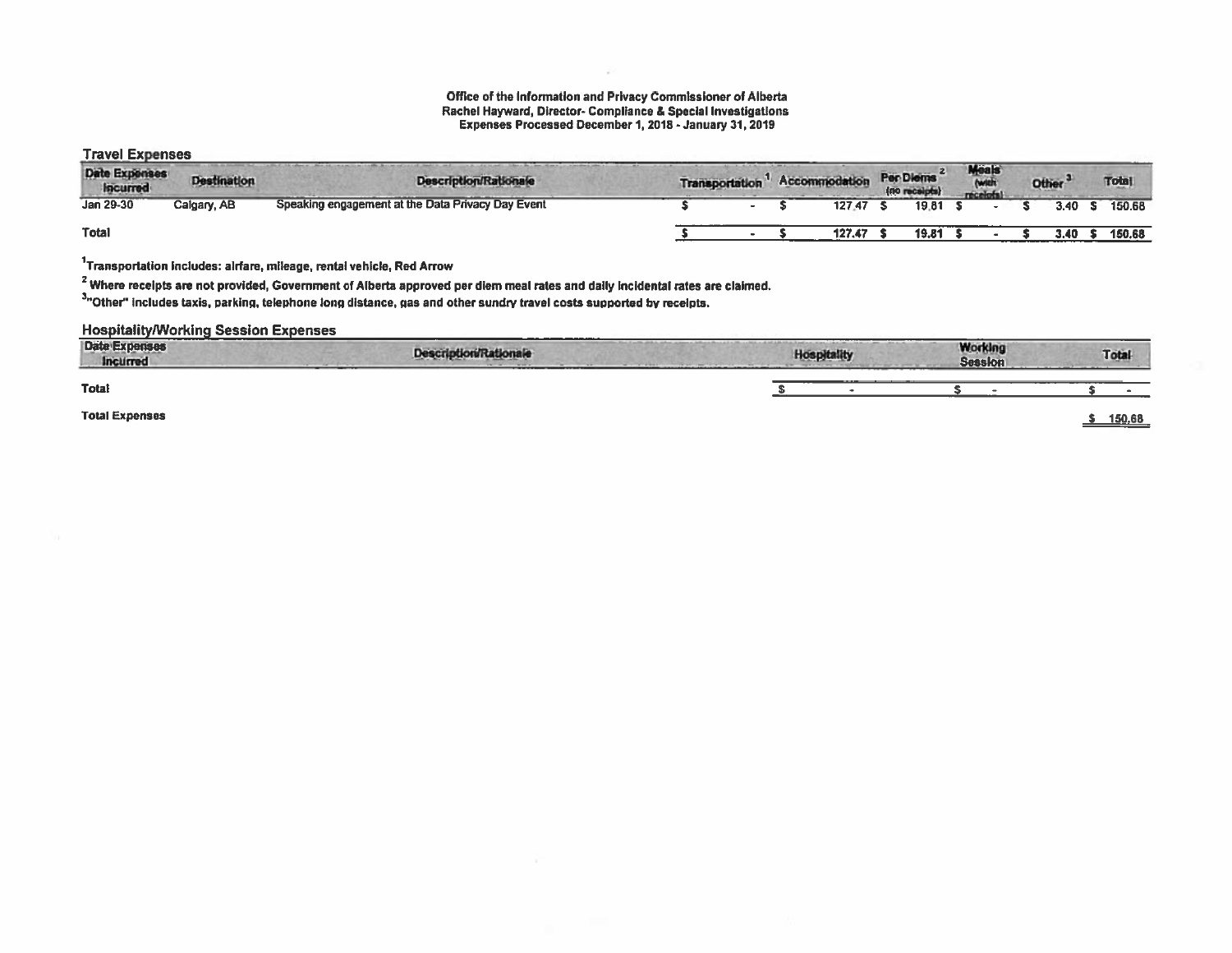

 $\overline{I}$ 

#3.40

 $\vert \cdot \vert_{\mathcal{F}}$ 

 $\kappa^2$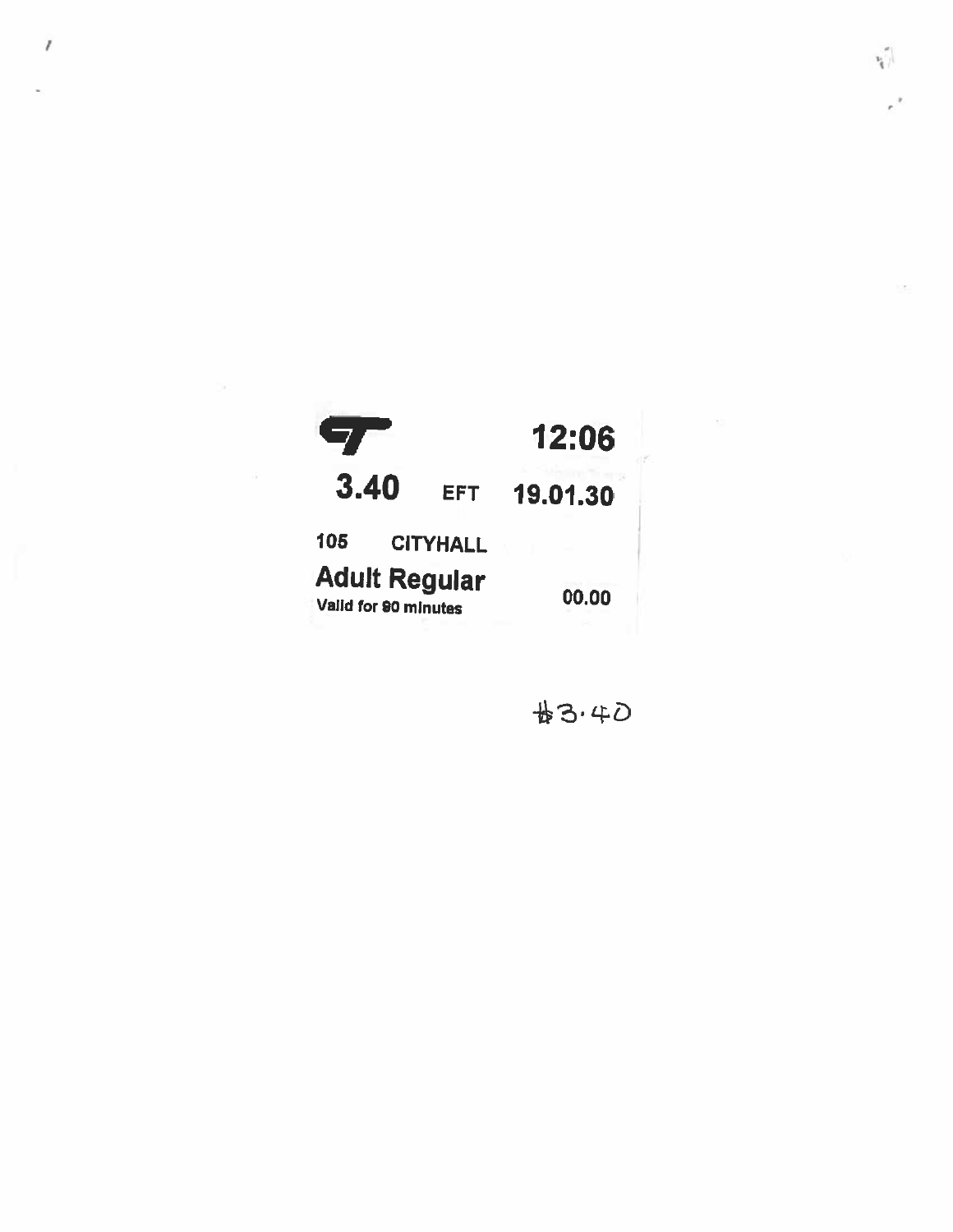

Ramada Plaza by Wyndham Calgary Downtown 708 8th Avenue SW Calgary, AB Canada T2P 1H2 Main Ph. 403-263-7600 Fax 403-237-6127 GST Reg. #R808732705

| Date                            | <b>Description</b>                                                                   | <b>Charges</b><br><b>Credits</b>                                                                                                                |
|---------------------------------|--------------------------------------------------------------------------------------|-------------------------------------------------------------------------------------------------------------------------------------------------|
| <b>Edmonton AB</b><br><b>CA</b> | <b>A/R Number</b><br><b>Group Code</b><br>Company<br>Wyndham Rewards:<br>Invoice No. | Arrival<br>$: 01-29-19$<br>Departure : 01-30-19<br>: FEDERAL GOVT BWS TRACKING Conf. No. : 80963EC060730<br>Rate Code: SGV<br>Page No. : 1 of 1 |
| Rachel Hayward                  | Folio No.<br>: 3442                                                                  | Room No. : 408                                                                                                                                  |
|                                 |                                                                                      | $01 - 30 - 19$                                                                                                                                  |

|                   | <b>Description</b> |                   | <b>Charges</b> | <b>Credits</b> |
|-------------------|--------------------|-------------------|----------------|----------------|
| Room Charge       |                    |                   | 119.00         |                |
| <b>DMF 3%</b>     |                    |                   | 3.57           |                |
| <b>GST 5%</b>     |                    |                   | 6.13           |                |
| Tourism Levy 4%   |                    |                   | 4.90           |                |
| <b>MasterCard</b> |                    |                   |                | 133.60         |
|                   | -11                |                   |                |                |
|                   |                    | <b>Total</b>      | 133,60         | 133.60         |
|                   |                    | <b>Balance</b>    | 0.00           |                |
|                   |                    | <b>XXXXXXXXXX</b> |                |                |

Guest Signature: <u>Communistiese Controller States with your stay.</u> Ramada or affiliates may contact you about goods and services unless you call 877-227-3557 or write to Wyndham Worldwide Hotels, Inc. 22 Sylvan Way, Parsippany, NJ 07054 to opt out.<br>View our Ramada Worldwide website about privacy.

> Thank you for staying with us. It was our <sup>p</sup>leasure to serve you.

 $24-4133.60$ <br> $6.13$  dere gst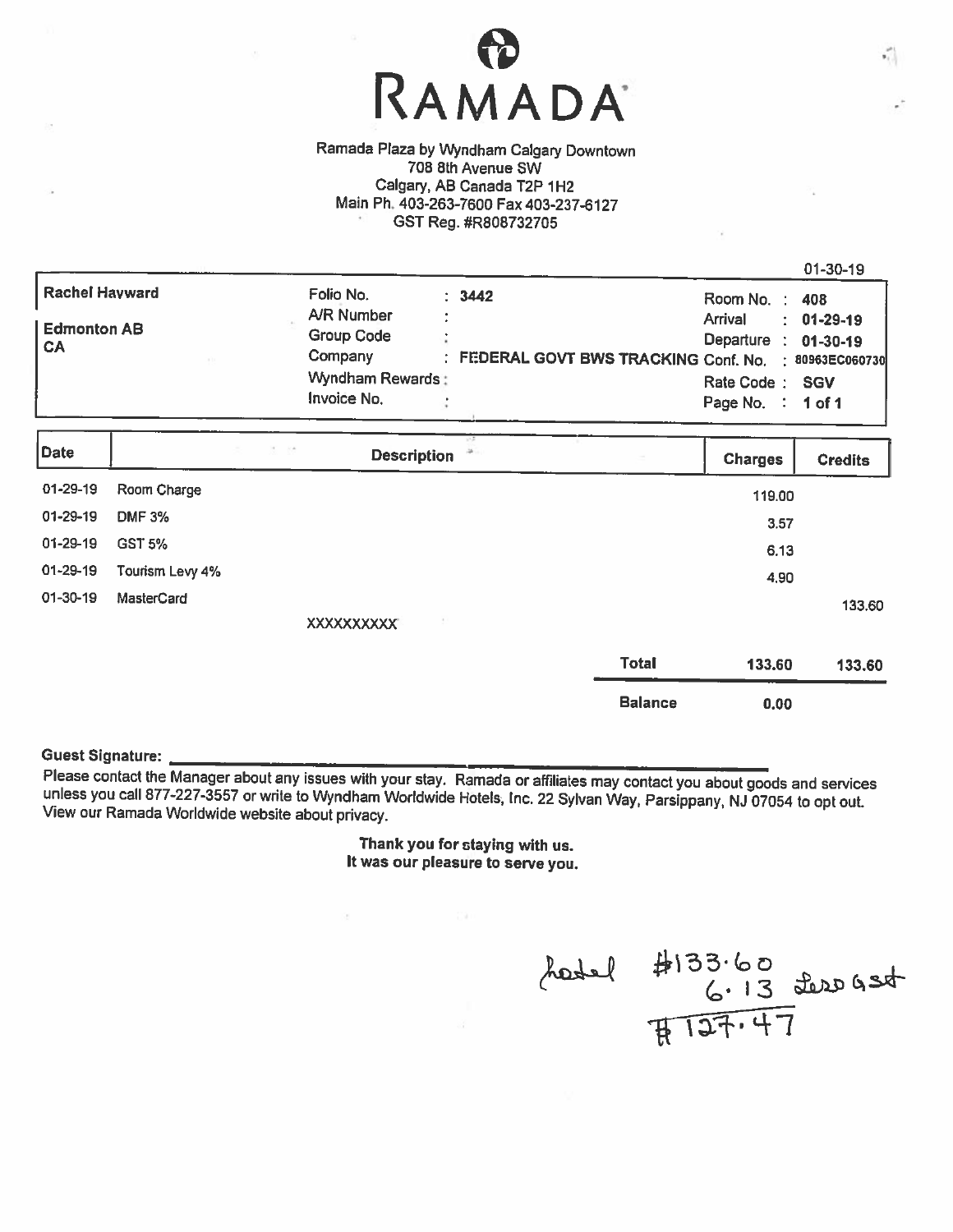#### Office of the Information and Privacy Commissioner of Alberta Rachel Hayward, Director- Compliance & Special Investigations Expenses Processed February 1, 2019- March 31, 2019

#### Travel Expenses

| <b>Date Expenses</b><br><b>Incurred</b> | <b>Destination</b> | <b>Description/Rationale</b>                                   | <b>Transportation</b> | <b>Accommodation</b>     | Per Diems | (no receipts) | <b>Meals</b><br>(with<br>receipts) | Other <sup>3</sup> | <b>Total</b> |
|-----------------------------------------|--------------------|----------------------------------------------------------------|-----------------------|--------------------------|-----------|---------------|------------------------------------|--------------------|--------------|
| Feb 19/19                               | Edmonton, AB       | Taxi-meeting with Alberta Health (AH)                          | $\blacksquare$        | $\overline{\phantom{0}}$ |           |               |                                    | 11.73              | 11.73        |
| Feb 25/19                               | Edmonton, AB       | Taxi-meeting Alberta Health Services (AHS)                     |                       |                          |           |               |                                    | 10.10              | 10.10        |
| Mar 12/19                               | Edmonton, AB       | Taxi-to the courthouse-offence investigation                   |                       |                          |           |               |                                    | 8.53               | 8.53         |
| Mar 13-14                               | Edmonton, AB       | Parking-at NAIT for cybersecuirty program development sessions |                       |                          |           |               |                                    | 64.77              | 64.77        |
| Mar 18/19                               | Edmonton, AB       | Parking-meeting with Alberta Health                            |                       |                          |           |               |                                    | 11.43              | 11.43        |
| Total                                   |                    |                                                                |                       |                          |           |               |                                    | 106.56             | 106.56       |

1Transportation includes: airfare, mileage, rental vehicle, Red Arrow

<sup>2</sup> Where receipts are not provided, Government of Alberta approved per diem meal rates and daily incidental rates are claimed.

3"Other" includes taxis, parking, telephone long distance, gas and other sundry travel costs supported by receipts.

#### Hospitality/Working Session Expenses

| <b>Date Expenses</b><br>to the company's product and the com-<br><b>Incurred</b> | <b>Description/Rationale</b> | <b>Hospitality</b> | <b>Working</b><br><b>Session</b> | <b>Total</b> |
|----------------------------------------------------------------------------------|------------------------------|--------------------|----------------------------------|--------------|
| <b>Total</b>                                                                     |                              |                    |                                  |              |
| <b>Total Expenses</b>                                                            |                              |                    |                                  | 106.56       |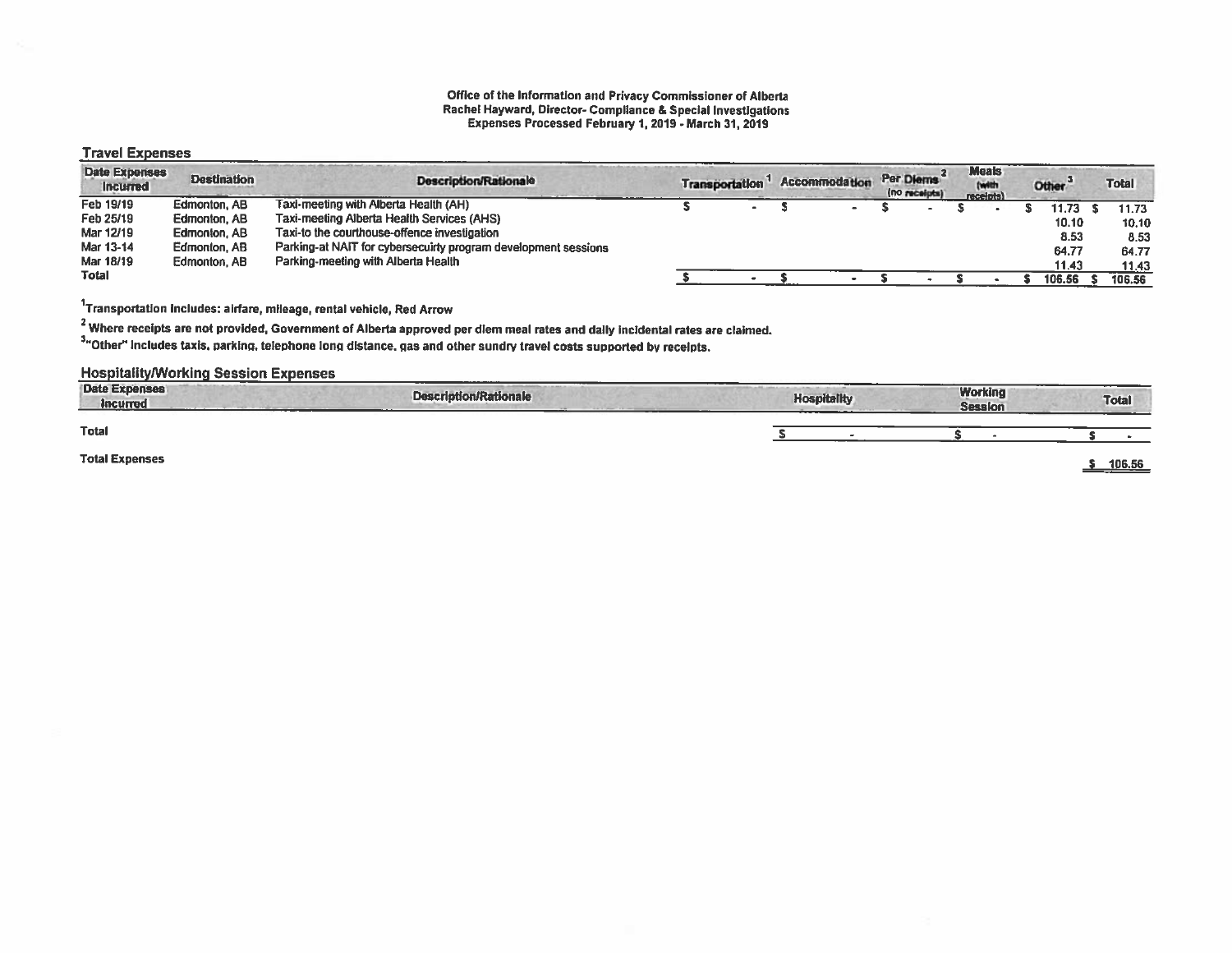Co-op Taxi Line<br>(780)425-2525 www.co-optaxi.com -----------------TRANSACTION RECORD Terminal 654/66287772 Driver 4781  $19/02/25$  $10:27:14$ Card : \*\*\*\*\*\*\*\*\*\*\* \*\*\* MasterCard CHIP CARD A0000000041010 0000008000 E800 Ref f. 0010011010 C Auth Ŧ 01448S PURCHASE **FARE**  $\frac{1}{2}$  5  $9.20$ TIP  $\pm$  \$  $3.00$  $\mathcal{L}^{\mathcal{L}}\left( \mathcal{L}^{\mathcal{L}}\right) =\mathcal{L}^{\mathcal{L}}\left( \mathcal{L}^{\mathcal{L}}\right)$  $- - - \frac{1}{2}$ TOTAL  $\frac{12}{135} \hat{\phi}^0_{11}$  $\ddot{i}$   $\ddot{s}$  $3613$ APPROVED - THANK ABB 0 1 2019  $(01 - 02)$ <u>OPV16290</u> IMPORTANT: Retain this copy of r your records BB. Che Copy  $\epsilon$  $\Delta$ ank you for choseing e, co-op taxi  $12.30$  Tasel 11.73

22.054

 $(100.14)$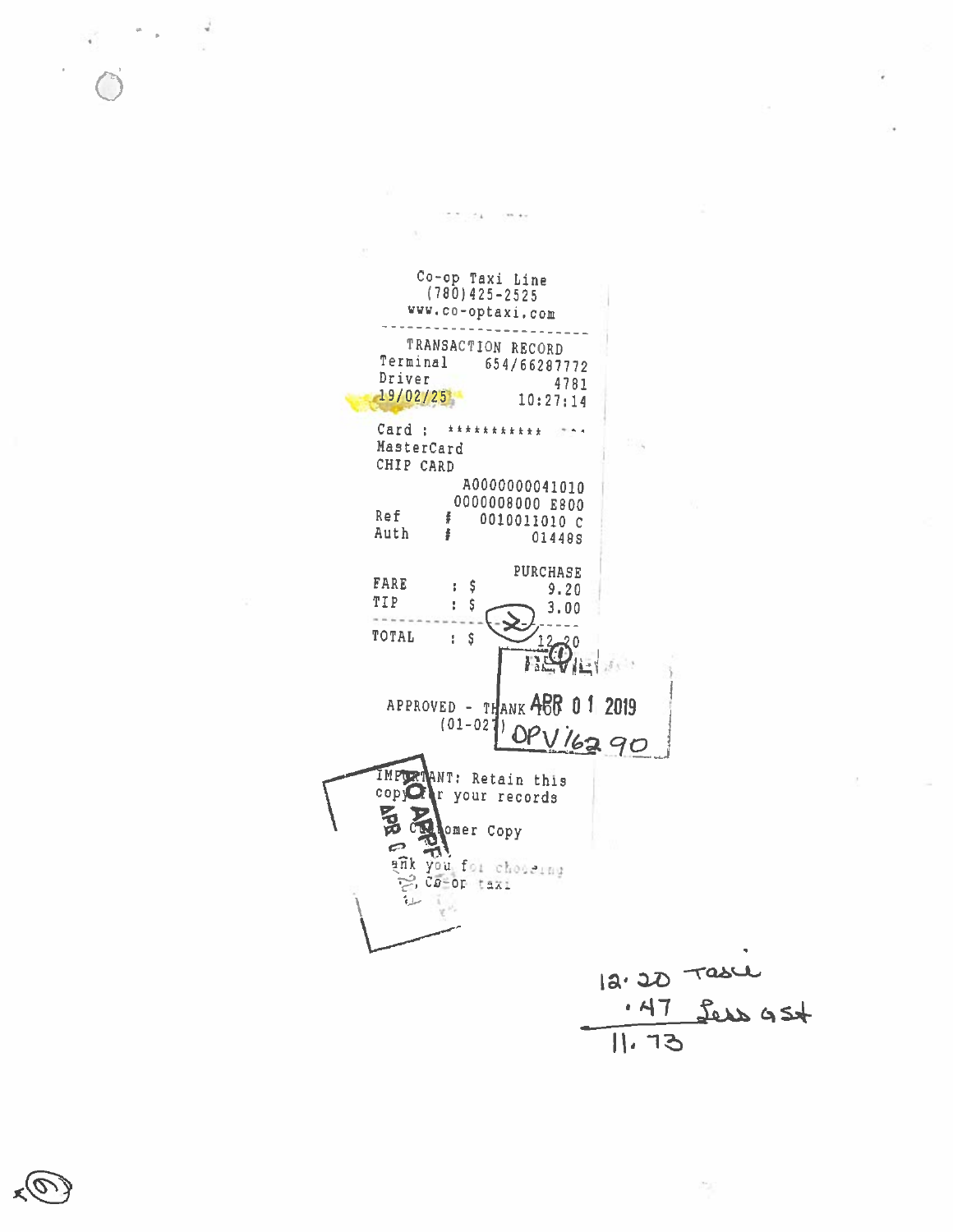| ACCT.<br>ID                               | <b>DN</b><br>ID.             | <b>NOTE</b>                                     | <b>TIME</b><br>н        | M<br>M<br>н                                | <b>PM</b><br>AM                        |
|-------------------------------------------|------------------------------|-------------------------------------------------|-------------------------|--------------------------------------------|----------------------------------------|
| <b>CUENT</b><br>DATA                      |                              |                                                 | <b>FARE</b>             |                                            |                                        |
| Tower<br>FROM(CN)<br>O <sub>1</sub><br>TO | 11478                        |                                                 | <b>GRATUIT</b>          |                                            | , H II II II III III III III III II II |
| <b>CUSTO</b><br><b>NAME</b>               |                              | <b>DRIVER</b><br>INO.                           | <b>TOTAL</b>            |                                            |                                        |
| GST<br>NO.                                |                              | UNIT<br>NO.<br>æ<br>EDMONTON TAXI SERVICE CROUP |                         | IMPORTANT: PLEASE PRINT INSIDE BLACK BOXES |                                        |
|                                           | <b>IIII III DHI LIQUUTEV</b> |                                                 | $\overline{\mathsf{X}}$ |                                            | ш                                      |

 $\hat{\boldsymbol{\theta}}$ 

Ř

 $\sqrt{2}$ 

l.

Ø.

 $\frac{210.60}{10.10}$  $\overline{\phantom{a}}$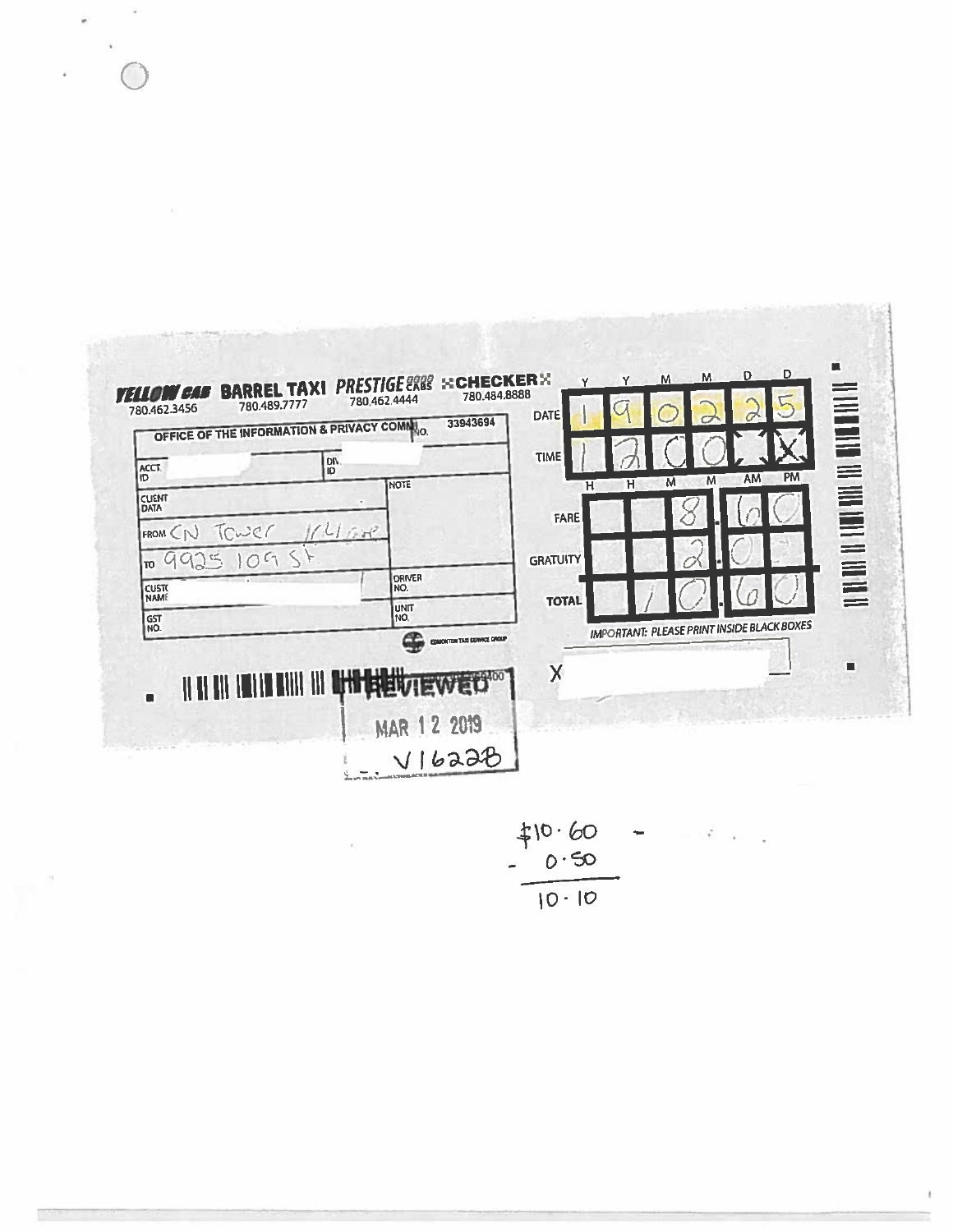|                              | OFFICE OF THE INFORMATION & PRIVACY COMMI | INO.               | 331182644                        | DÂTE.           |        |                 |                         |
|------------------------------|-------------------------------------------|--------------------|----------------------------------|-----------------|--------|-----------------|-------------------------|
| ACCT.<br>ID.                 | DIV.<br>ID                                |                    |                                  | <b>TIME</b>     | e      |                 |                         |
| <b>CLIENT</b><br><b>DATA</b> |                                           | NOTE               |                                  | н               | H<br>M | M               |                         |
| (FROM                        | ÞЭ<br>1.5                                 |                    | <b>NO TIPPING ON<br/>ACCOUNT</b> | <b>FARE</b>     |        | AM<br><b>PM</b> |                         |
| 10                           |                                           |                    |                                  |                 |        |                 |                         |
| <b>CUSTO</b><br><b>NAME</b>  |                                           | <b>DRIVER</b>      |                                  | <b>GRATUITY</b> |        | n               | <b>THE DUBBIN DIE I</b> |
| SST<br>NO.                   |                                           | NO.<br><b>UNIT</b> |                                  | <b>TOTAL</b>    |        |                 |                         |
| REVIEW <sup>e</sup>          |                                           | NO.                |                                  |                 |        |                 |                         |



ä

 $\label{eq:2} \begin{split} \frac{d^2\phi}{d\phi} = \frac{d^2\phi}{d\phi} \end{split}$  $\hat{\mathcal{A}}$ 

Sent from my iPhone

 $\mathcal{L}$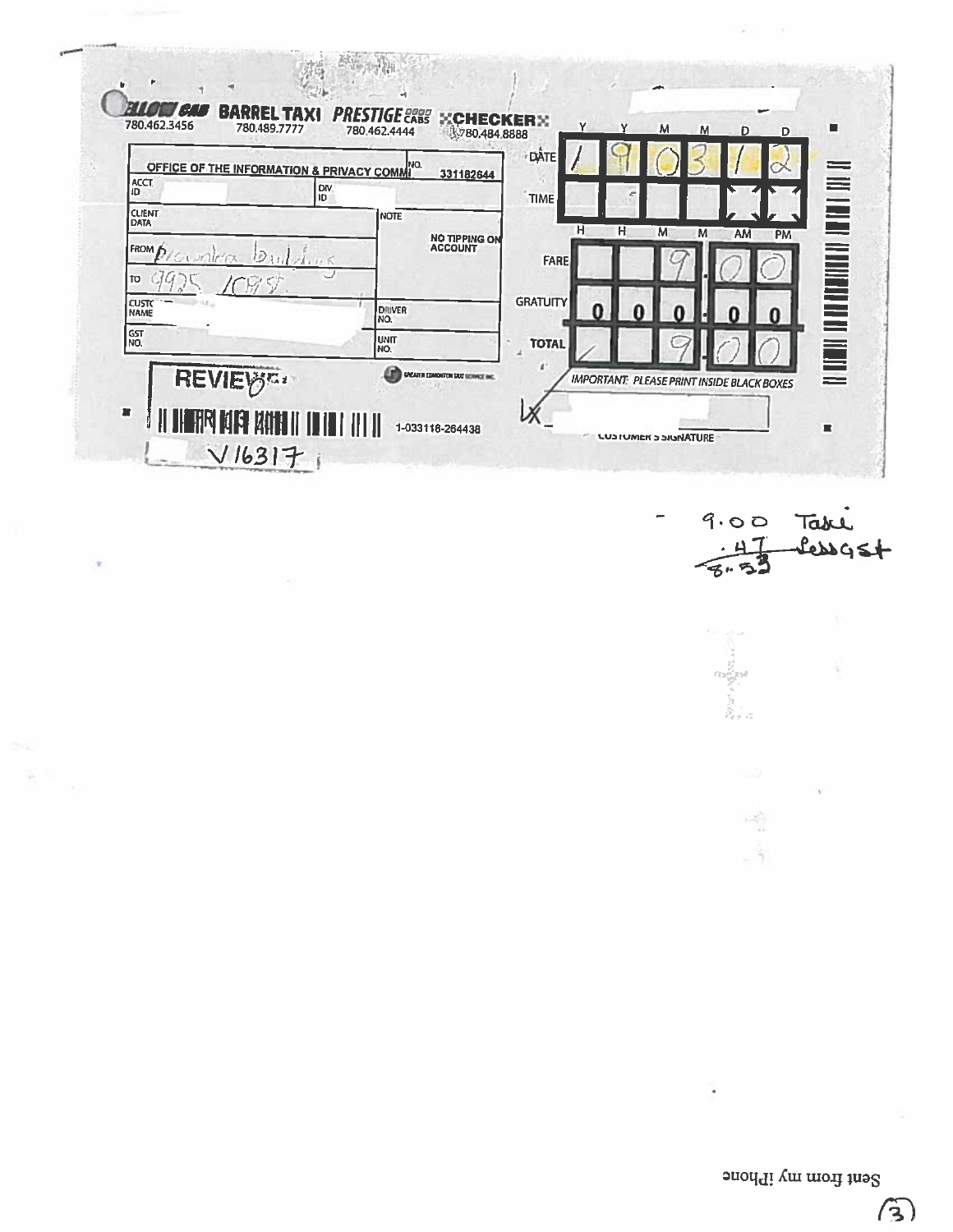

 $\mathcal{L}_{\text{max}}$